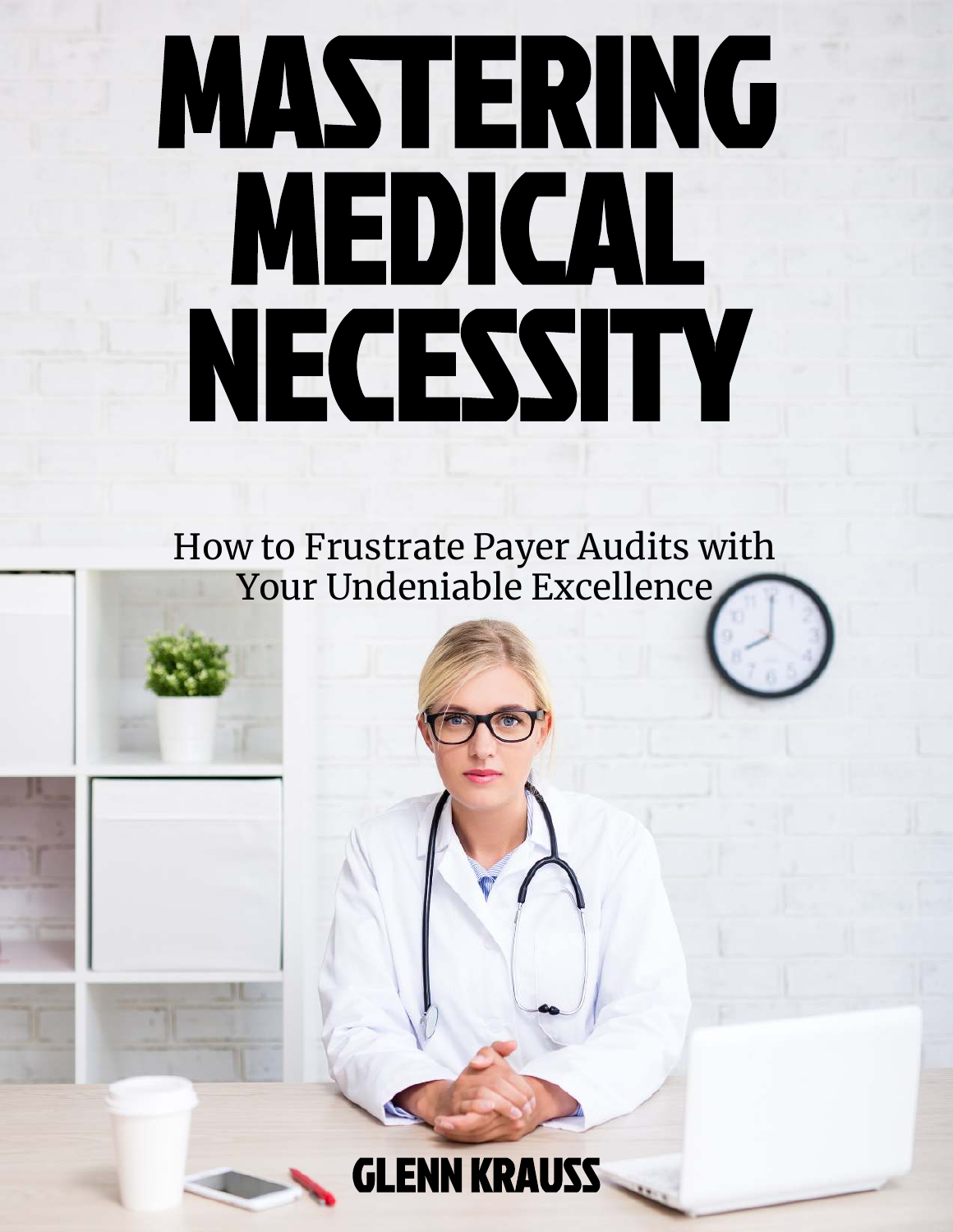## Table Of Contents

| Preface                                                  | $\overline{\mathbf{2}}$ |
|----------------------------------------------------------|-------------------------|
| What are The Key Ingredients for Medical Necessity       | 5                       |
| What is a Chief Complaint                                | $\overline{\mathbf{z}}$ |
| Example of an Insufficient Chief Complaint               | 7                       |
| Example of a Sufficient Chief Complaint                  | 8                       |
| What is The History and Physical (H&P)                   | 9                       |
| What is The History of Present Illness                   | 11                      |
| Examples of the Chief Complaint & HPI                    | 11                      |
| <b>What is The Physical Exam</b>                         | 14                      |
| <b>Examples of the Physical Exam</b>                     | 14                      |
| <b>What is The Assessment</b>                            | 17                      |
| <b>Examples of the Assessment</b>                        | 17                      |
| <b>What are The Comorbidities</b>                        | 19                      |
| <b>Examples of the Comorbidities</b>                     | 20                      |
| <b>What is The Analytical Assessment Process</b>         | 21                      |
| <b>Examples of The Analytical Assessment</b>             | 22                      |
| <b>What is The Assessment</b>                            | 23                      |
| What is The Statement of Complexity & Clinical Judgement | 24                      |
| What is The Two Midnight Rule Expectation                | 25                      |
| Examples of Documentation for the 2MN Rule Expectation   | 27                      |
| <b>A Call to Action</b>                                  | 29                      |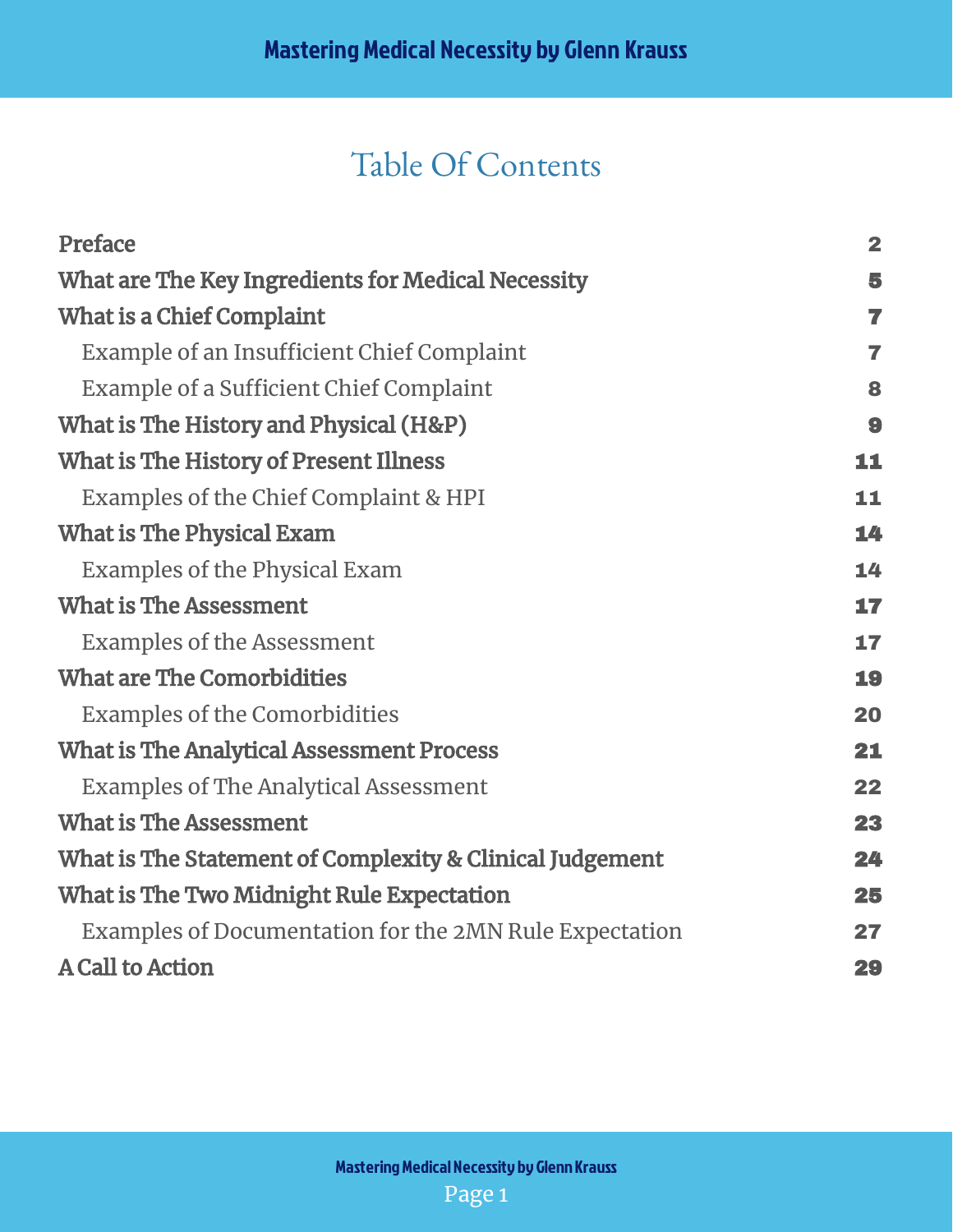## <span id="page-2-0"></span>Preface

The COVID-19 pandemic is placing undue monumental financial stressors upon hospitals with added costs to treat patients with high acuity and long length of stays coupled with significant revenue loss associated with postponement of more profitable elective surgeries like joint replacements and other day surgeries. The cost of halting major elective surgery during the pandemic is estimated to be \$22.3 billion for U.S. hospitals, according to a new study published in the Annals of Surgery.

AnAHA report released in June 2020 highlighted that the financial strain facing hospitals and health systems due to COVID-19 would continue through at least 2020, with total losses expected to be at least \$323 billion in 2020. The report estimated an additional minimum of \$120.5 billion in financial losses, due in large part to lower patient volumes, from July 2020 through December 2020, or an average of \$20.1 billion per month.

Adding even more financial duress to hospitals is the fact that payers are steadfastly issuing more provider denials in the name of cost containment and protecting of their profits. The average rate of denials has increased by 23 percent in 2020 compared to four years ago, according to a recent report by Change HealthCare.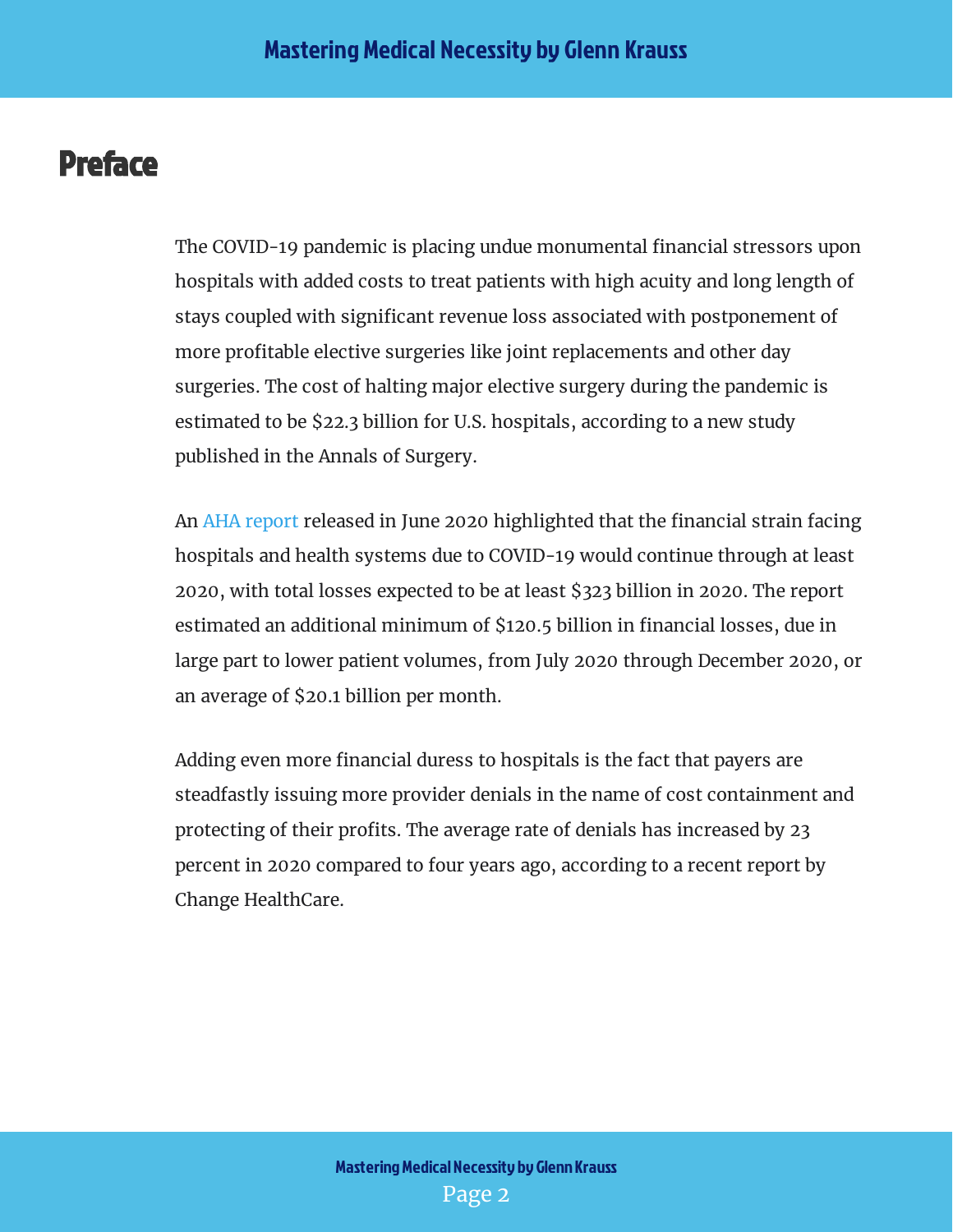Key points highlighted in [The Change Healthcare 2020 Revenue Cycle Denials](https://www.changehealthcare.com/insights/denials-index) Index include the following:

- The average denials rate is up 23% since 2016, topping 11.1% of claims denied upon initial submission through the third quarter of 2020.
- Since the onset of COVID-19, denials have risen 11% nationally.
- 86% of denials are potentially avoidable; nearly a quarter (24%) of these are not recoverable. .
- 95-100% of non-recoverable denials can likely be avoided.

#### The conclusion: Revenue loss is occurring that is preventable.

Wouldn't "Denials Prevention" be a better and more logical approach than simply "Managing Denials"?

Most hospitals address payer denials through the denial's management process, evaluating and appealing each claim repetitively as they are received, reactionary and transactional in nature. This denials appeals process is highly segmented, costly, and highly inefficient over time. A more efficient logical means to managing denials is to develop and implement a more proactive preemptive approach that fundamentally is predicated upon denials avoidance, alleviating most of the costly self-inflicted medical necessity and clinical validation denials as well as DRG and level of care downgrades.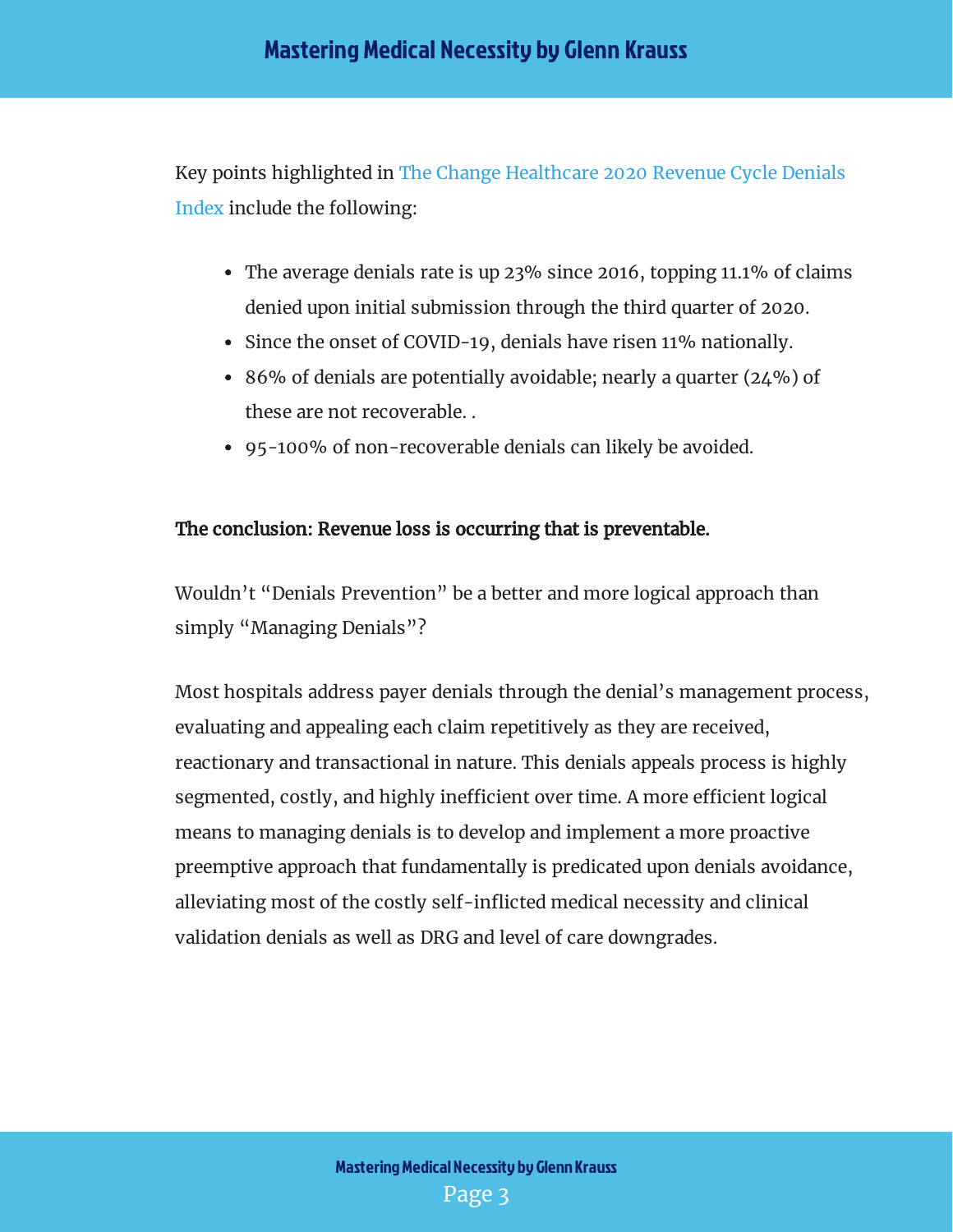These categories of denials are unequivocally associated with insufficient and/or poor physician documentation beginning in the Emergency Room documentation and continuing with the History and Physical, the segue to entry into the hospital where effective and complete physician documentation is paramount to establishment of medical necessity for inpatient level of care.

**executed History & Physicals** devoid of clinical information, clinical facts and clinical context in the documentation that accurately reports, reflects, depicts, describes, and tells the patient's true clinical story closely approximating the patient's severity of signs and symptoms, medical predictability of an adverse event and need for hospital level of care. Time and time again many a medical necessity denial is caused by poorly

The good news is that mastery of documenting medical necessity for any level of care is easily within reach. Hence, this ebook…

**of any level of patient care.** And there is no need, because quite simply, it is not worthy of such. Nevertheless, there is the need to understand the "recipe" if you will, that produces the necessary written documentation to validate the need for medical care. There is no certification in the industry for documenting the medical necessity

Effective and complete documentation can be considered in the following context, recognizing that **documentation is the recording of information** by individuals involved in providing clinical health services and that it **is the most** reliable indicator of the care that has been provided.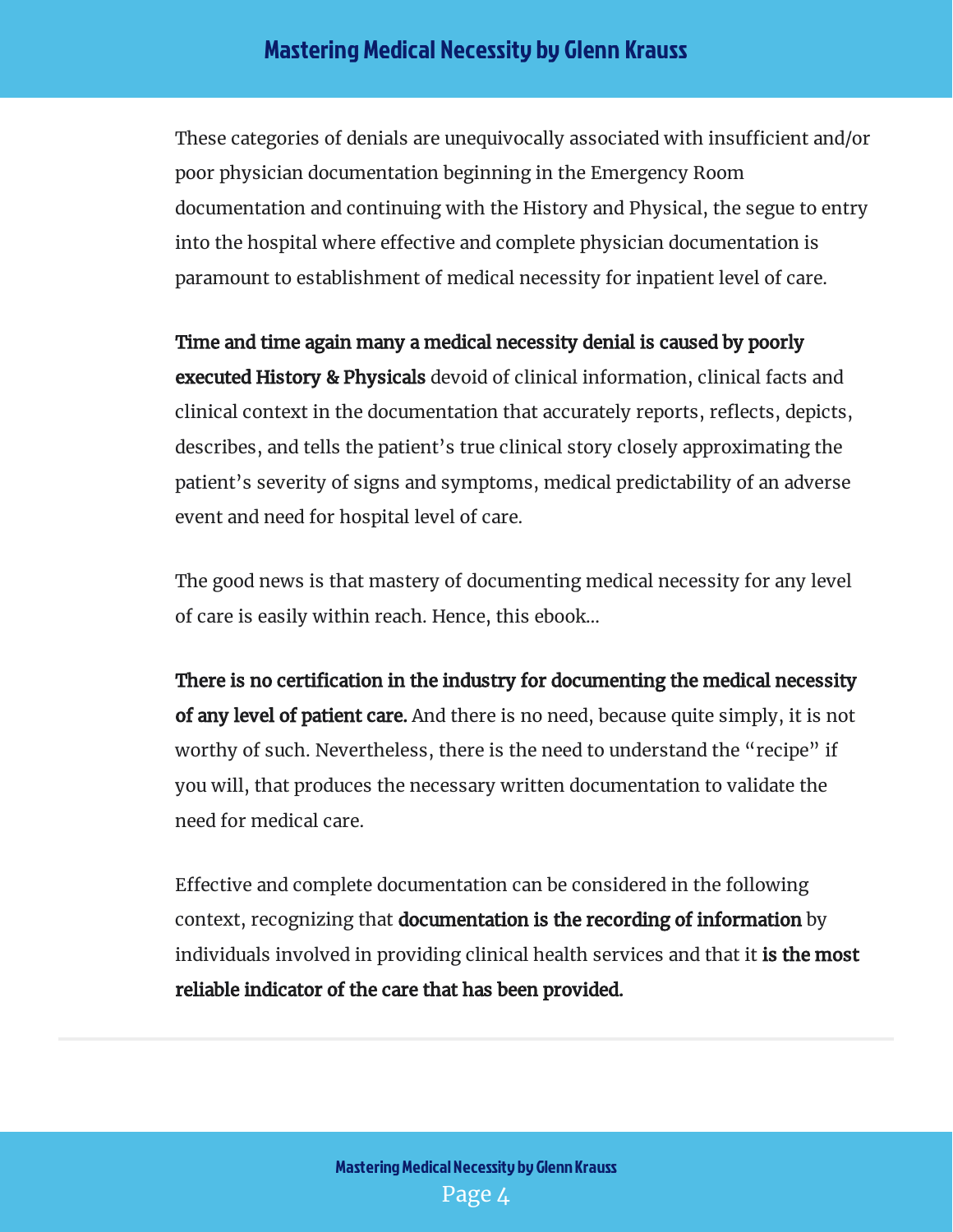## <span id="page-5-0"></span>What are The Key Ingredients for Medical Necessity

Clinical documentation improvement initiatives require heightened attention to detail, reviewing every record with a keen eye to detail and the ability to identify true insufficiencies in physician documentation. One must incorporate the ability to recognize potential opportunities for real meaningful improvement in the accuracy and completeness in physician documentation that directly impacts the ability of the medical record to effectively communicate patient care.

Complete and accurate physician documentation begins in the Emergency Room, moves onto the History and Physical, continues with the progress notes and culminates in the discharge summary. Any breakdown in clear, concise, consistent, and contextually correct documentation potentially detracts from achievement of quality focused, patient centered, cost effective, outcomes based, patient care supportive of optimal compliant reimbursement.

Focusing primarily upon identification of and querying for diagnoses that impact reimbursement and/or quality scores for the hospital fail to capitalize upon the opportunity to work with physicians as constituents and colleagues to achieve measurable sustainable improvement in documentation directly impacting patient care and securement of a high performing revenue cycle.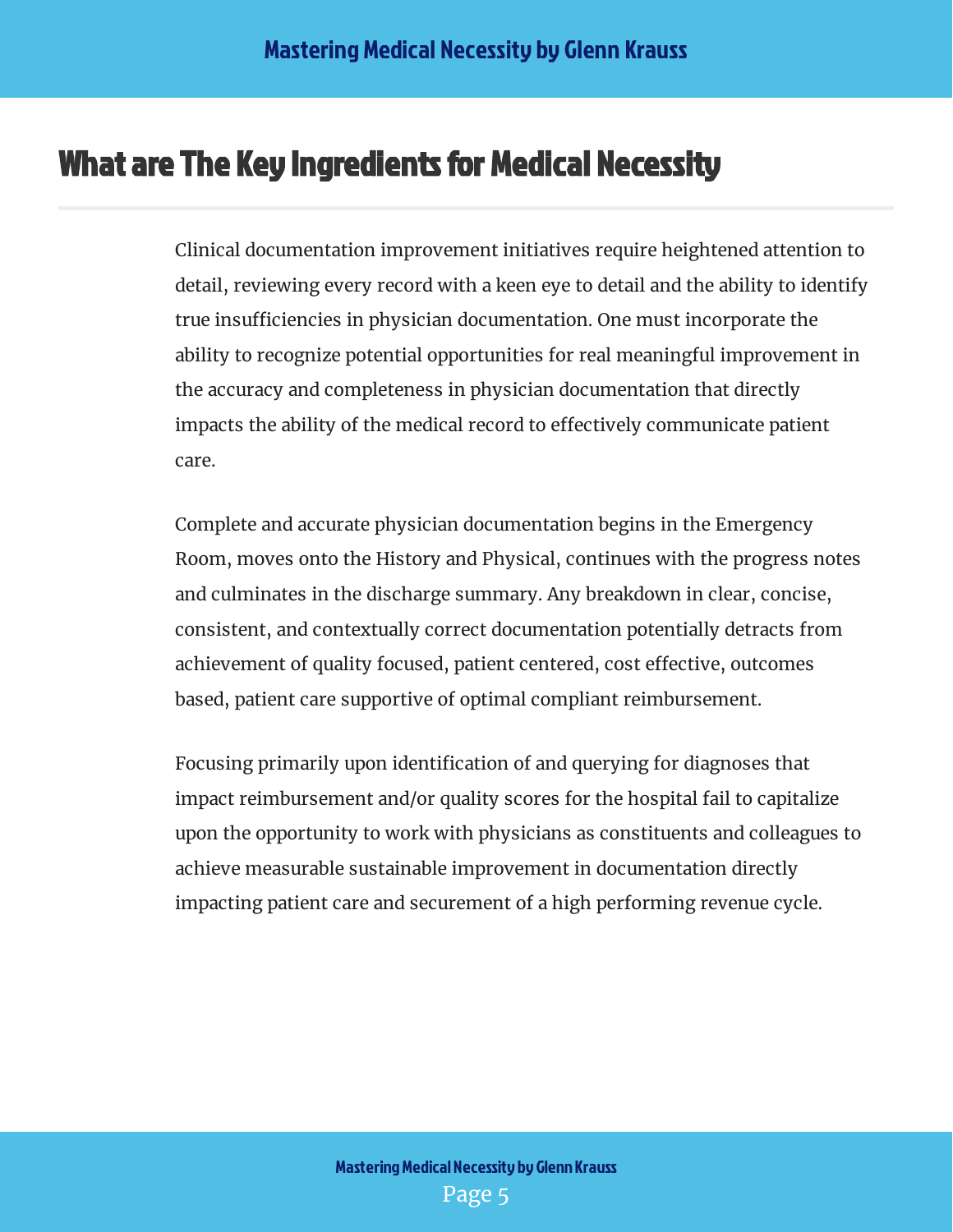In the sections below, we'll identify each of these Key Ingredients:

- 1. The Chief Complaint
- 2. The History & Physical (H&P)
- 3. The History of Present Illness (HPI)
- 4. The Physical Exam
- 5. The Assessment
- 6. The Comorbidities
- 7. The Analytical Assessment Process
- 8. The Statement of Complexity & Clinical Judgement

Then we discuss the Two Midnight Rule Expectation.

And finally, we'll end with a Call to Action for all CDI Specialists.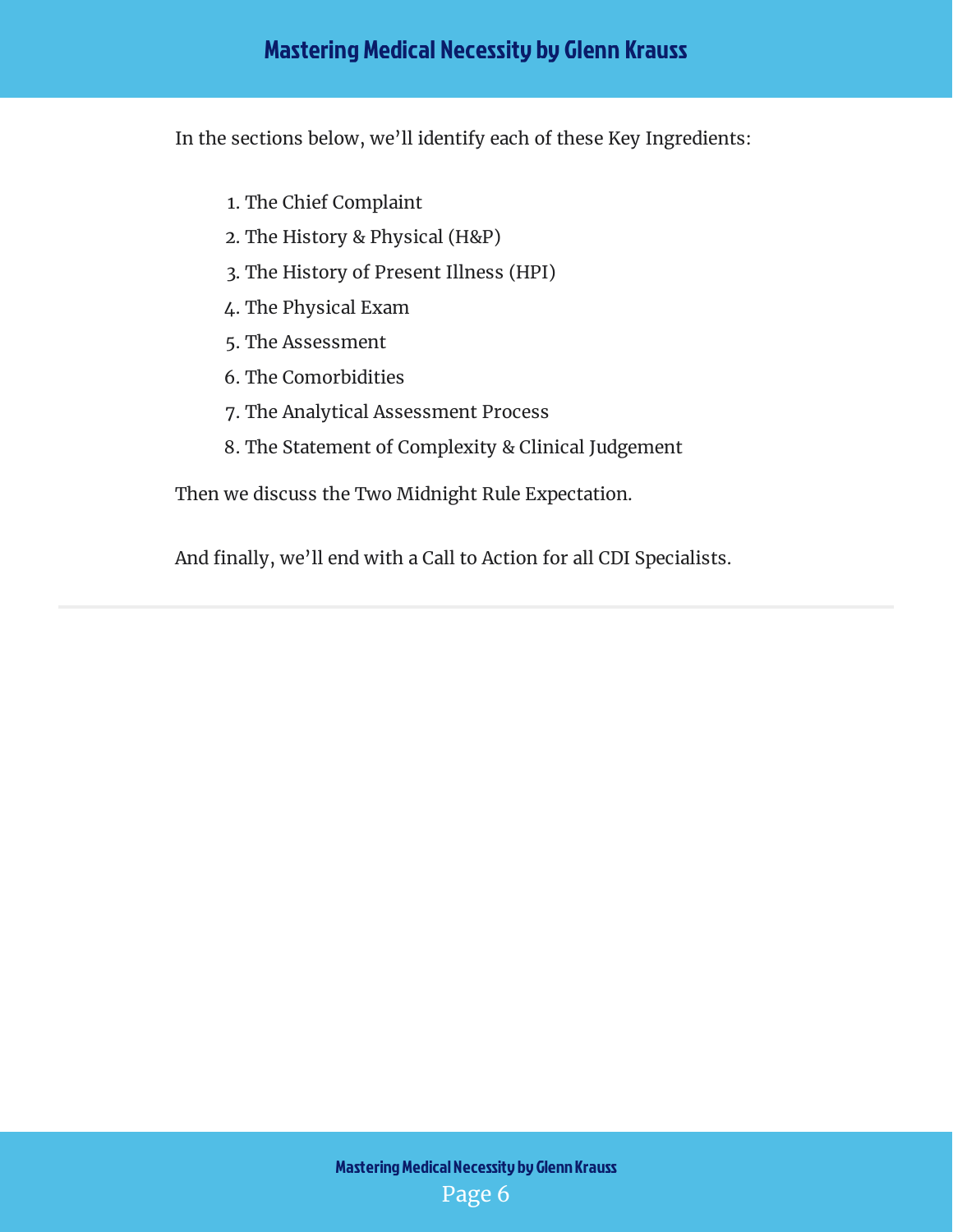## <span id="page-7-0"></span>What is a Chief Complaint

Every patient encounter should have a documented chief complaint.

A chief complaint is a concise statement that describes the symptom, problem, condition, diagnosis, or reason for the patient encounter. The CC is usually stated in the patient's own words. For example, patient complains of upset stomach, aching joints, and fatigue. The medical record should clearly reflect the CC.

Often the Chief Complaint is not adequate, is nonexistent or is not in the patient's own words. Examples of these include the following:

#### <span id="page-7-1"></span>**Example of an Insufficient Chief Complaint**

- Patient is doing better, Patient has no new complaints, No new events overnight
- Patient seen in follow-up
- Acute hypoxemic respiratory failure
- Impending MI
- Acute blood loss anemia
- Hemorrhagic stroke, Ischemic stroke
- Aspiration pneumonia with metabolic encephalopathy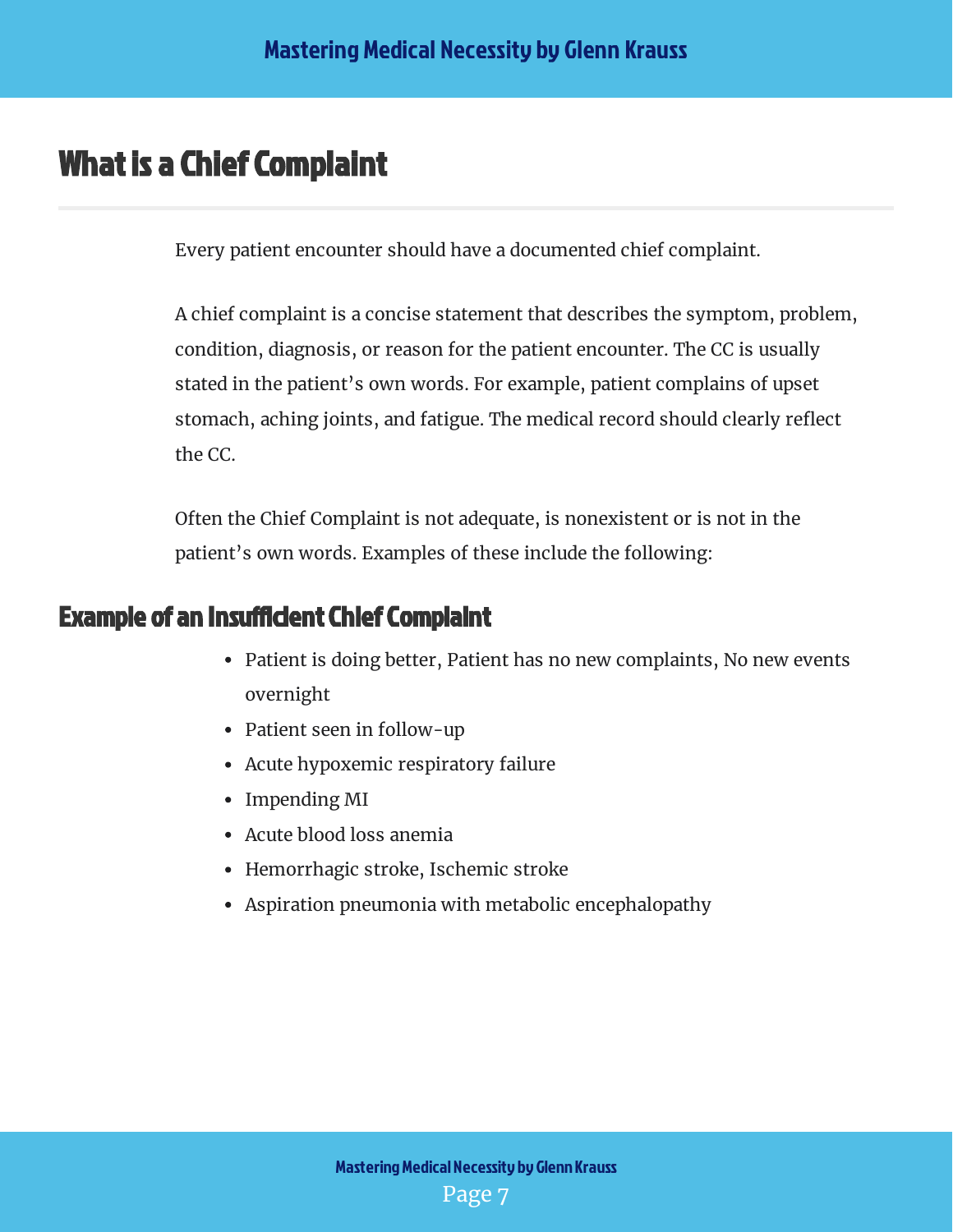### <span id="page-8-0"></span>**Example of a Sufficient Chief Complaint**

- Cough that won't go away for the last week
- Feels like an elephant sitting on my chest
- Can't catch my breath
- Worse headache I ever had
- Feel weak and tired, I fell last night
- Abdominal pain, feels like a knife in my abdomen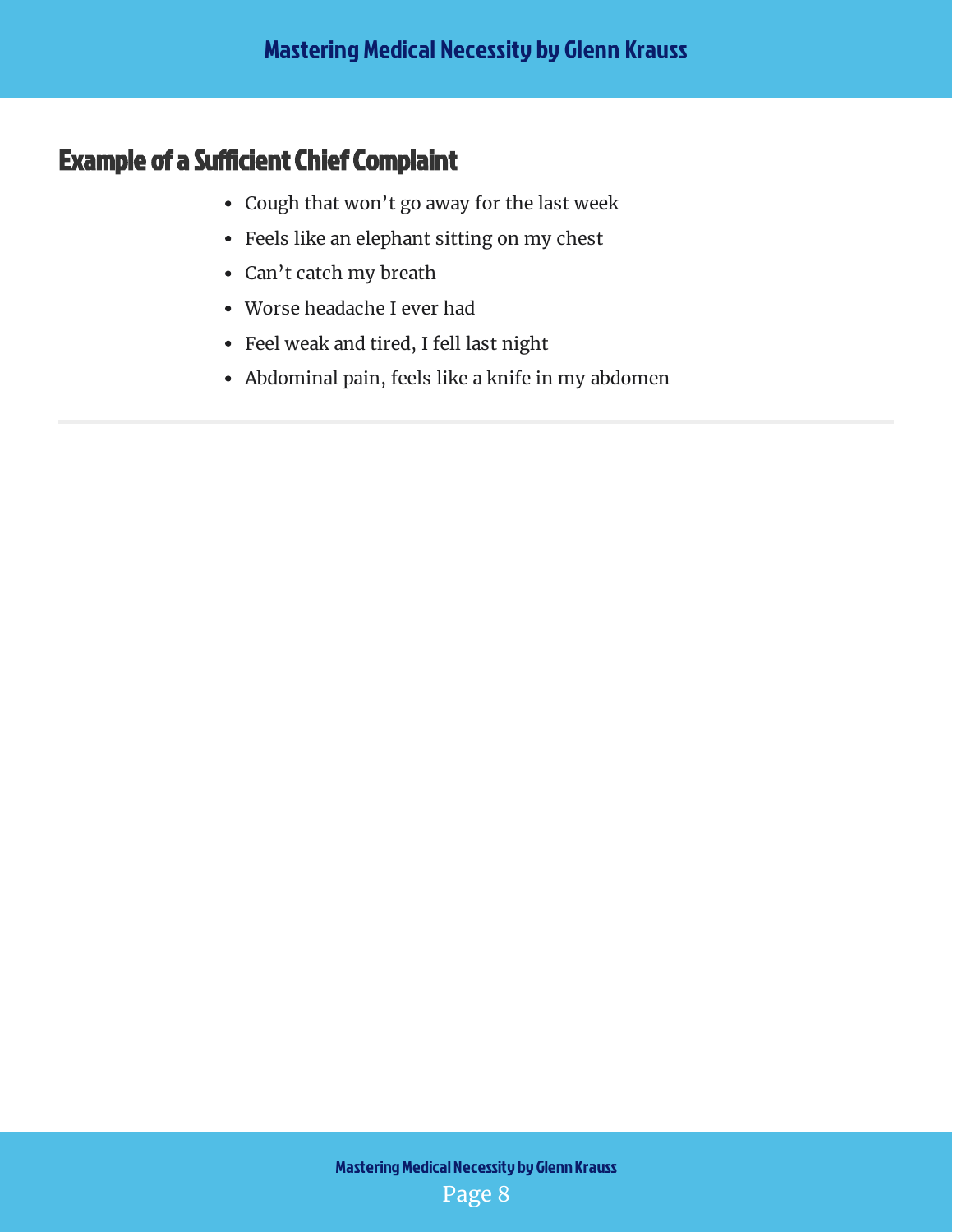## <span id="page-9-0"></span>What is The History and Physical (H&P)

The History and Physical or outpatient encounter note should contain a clinically relevant History of Present Illness congruent with the nature of the patient's presenting problem. There are eight elements to a HPI and far too often the intent of the HPI, that is a chronological account and description of the patient's signs/symptoms and problems, is not well documented when accounting for the nature of presenting problem.

There are three key components to the History & Physical consisting of History, Physical Exam and Medical Decision Making.

The History is broken down into subcomponents of History of Present Illness, Review of Systems and Past/Family/Social History.

Let's focus upon the History of Present Illness, a major limiting factor in many records that significantly detracts from establishment of medical necessity for hospital level of care, regardless of whether inpatient or observation designated level of care. An adequate History of Present Illness that accurately describes, tells, depicts, displays, and reflects a clear patient story of severity of illness and need for hospital level of care must contain at least four elements of an HPI. HPI is a chronological description of the development of the patient's present illness from the first sign and/ or symptom or from the previous encounter to the present.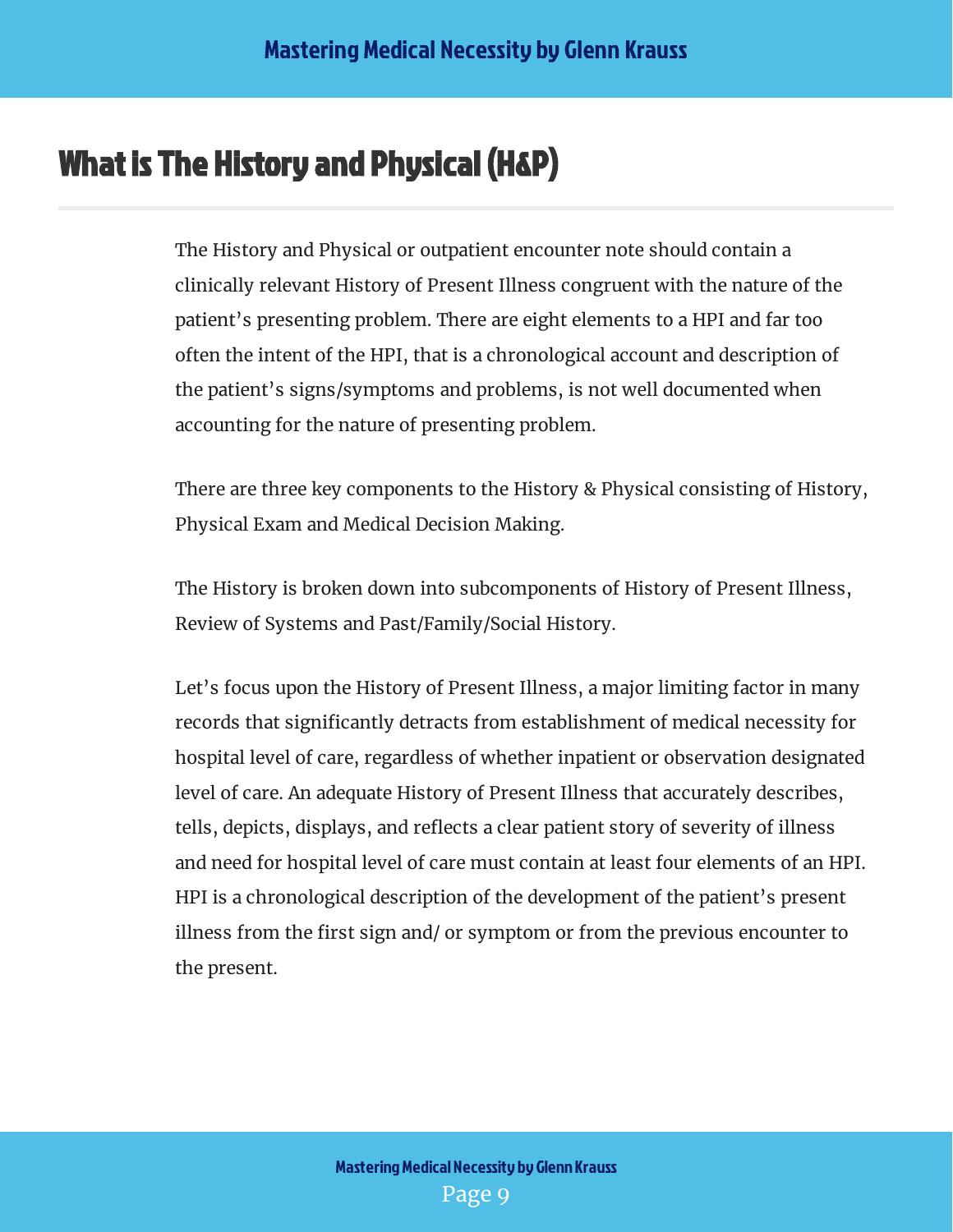There are eight distinct elements of a History of Present Illness as follows:

- Location (example: left leg)
- Quality (example: aching, burning, radiating pain)
- Severity (example: 10 on a scale of 1 to 10)
- Duration (example: started 3 days ago)
- Timing (example: constant or comes and goes)
- Context (example: lifted large object at work)
- Modifying factors (example: better when heat is applied)
- Associated signs and symptoms (example: numbness in toes)

A large majority of medical necessity denials and/or level of care downgrades from inpatient to observation are based upon insufficient History of Present Illness that clearly depict the patient's severity of signs and symptoms and medical predictability of an adverse event supporting the physician's clinical judgment and medical decision making for the need for inpatient level of care.

 The History of Present Illness should answer the following questions in full with the reader able to clearly understand and grasp without any reasonable doubt:

- What is wrong with the patient?
- What does it look like?
- How did it manifest?

Examples will be included in the next section about the History of Present Illness (HPI).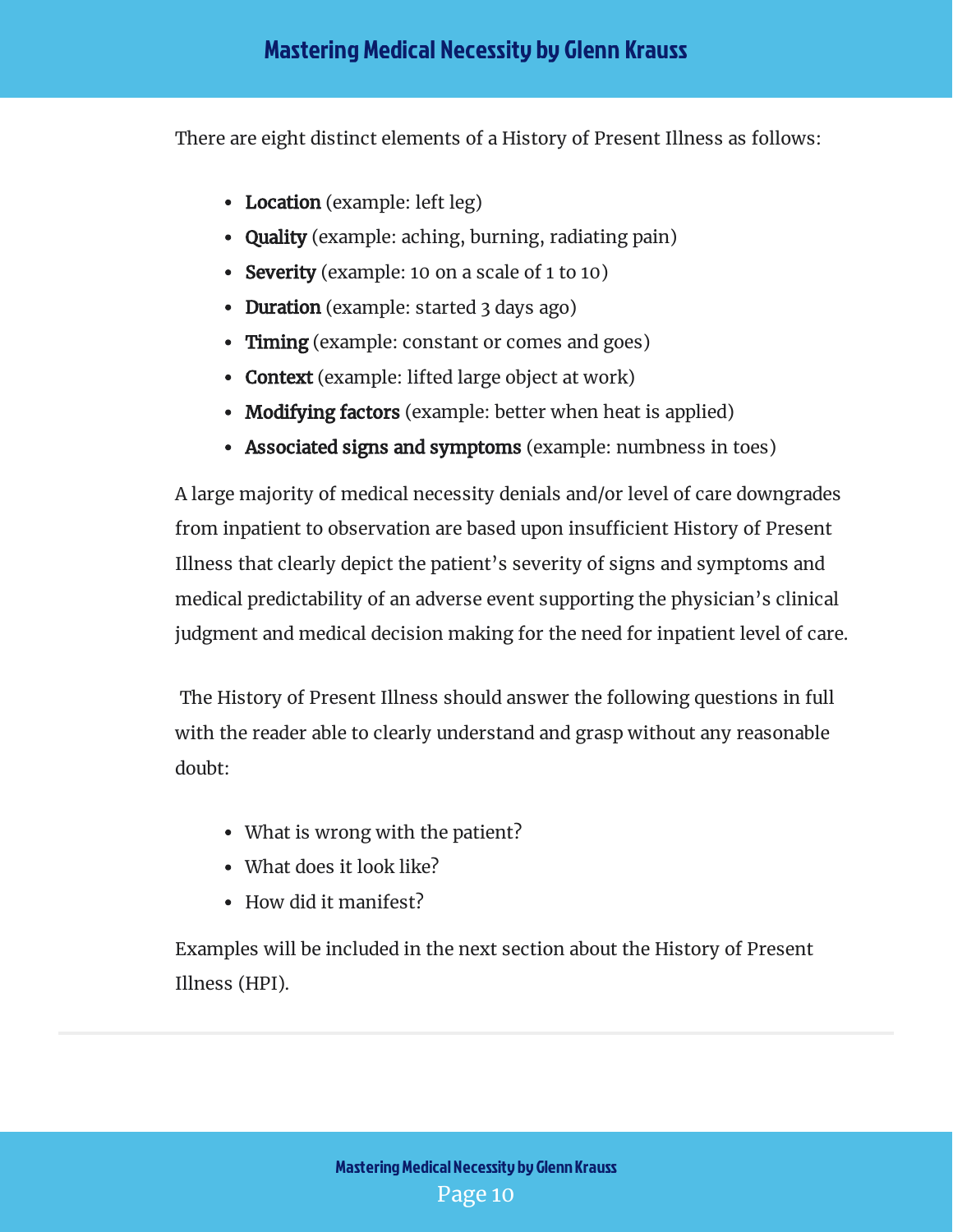## <span id="page-11-0"></span>What is The History of Present Illness

The History of Present Illness should remain focused upon the present illness versus the past illness, including clinically relevant history in the HPI that are directly related to the patient's chief complaint and presenting signs and symptoms while including other pertinent history in the Past Family Social History part of the note.

#### <span id="page-11-1"></span>Examples of the Chief Complaint & HPI

Example #1:

Chief Complaint: Impending MI

History of Present Illness:

Mrs. Jones, a poor 75-year-old woman well known to me, presented to the Emergency Department this morning by ambulance at approximately2 AM with chief complaint of chest pain. She has a history of diabetes, colon cancer s/p colectomy with adjuvant radiation therapy, peripheral neuropathy, stroke, pulmonary embolism, CAD with MI, CABG X 2, and history of toe amputation due to ischemic toe, otherwise healthy. Patient received usual MI workup in ED, still complaining of chest pain after IV Morphine and nitro with O2 supplement and decision was made to observe the patient in the hospital for further workup and management.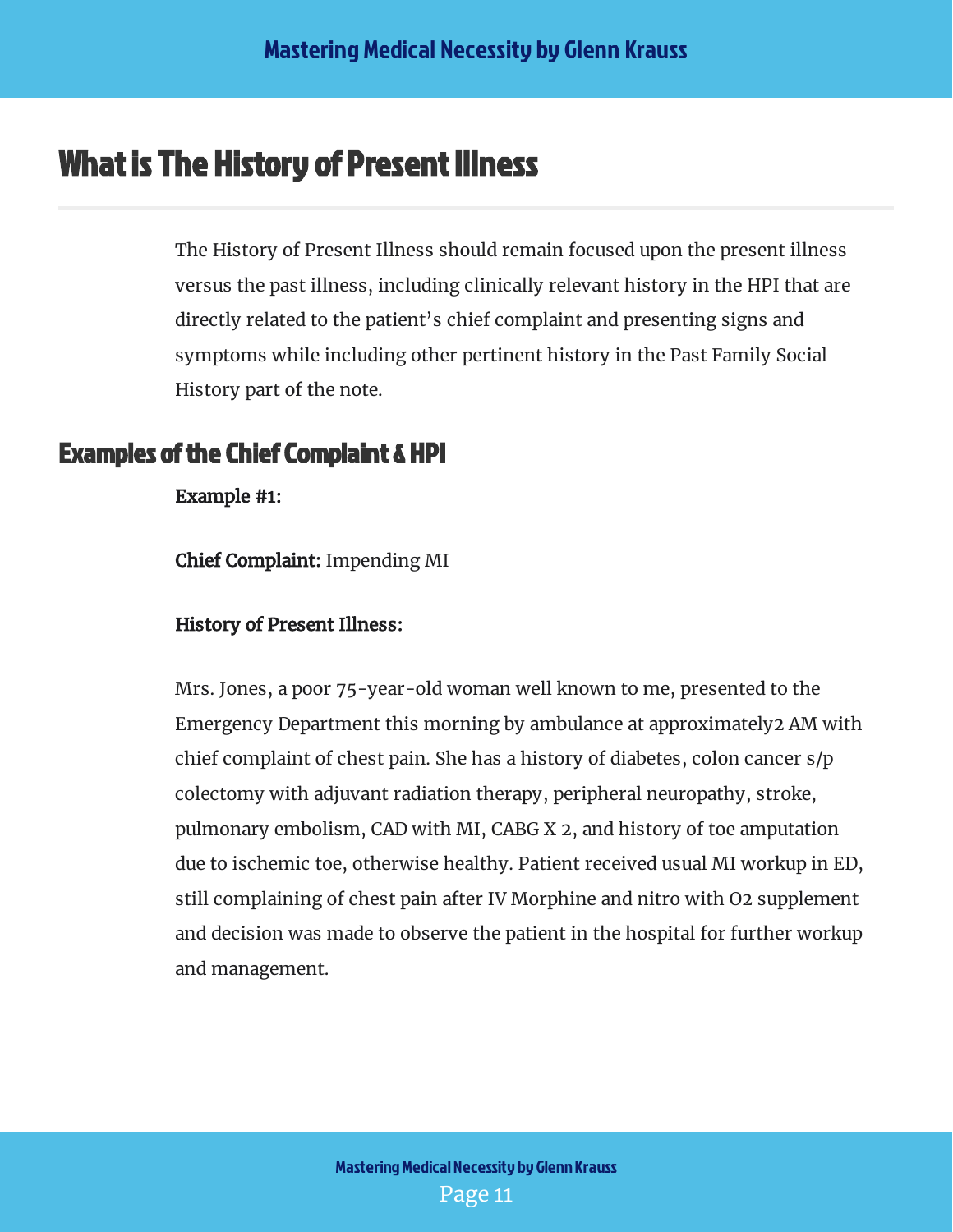#### Example #2: (better example)

**Chief Complaint:** Chest pain that just won't stop

#### History of Present Illness:

Mrs. Jones, well known to me with a complicated past medical history presented to the Emergency department this morning at 2 AM with chest pain, she recently presented to the ED four days ago with chest pain, worked up for MI and determined to be another anxiety attack, she recently lost her husband to colon cancer and seems to be lonely and depressed from his death. Yesterday, she had another episode of chest pain, took 2 of her nitro that she uses to manage her angina, and her chest pain subsided. At around 11 PM, her chest pain returned not responsive to her nitro and her turning up her O2 she uses for her hypoxemic chronic respiratory failure. She then called the rescues squad due to what she describes as unrelenting chest pain, like someone is stabbing her in the chest. In the ED patient received IV morphine, IV nitro and 5 liters O2 as her saturations were dropping to 87% on her usual 2 liters, she responded well to the 5 liters with O 2 saturations at around 93% which is her baseline on 2 liters. She reports associated cough for the past week beyond her usual from chronic bronchitis, her chest X-ray in the ED showed a possibility of a left lower infiltrate compared to her chest  $X$ -ray from a week ago in the ED.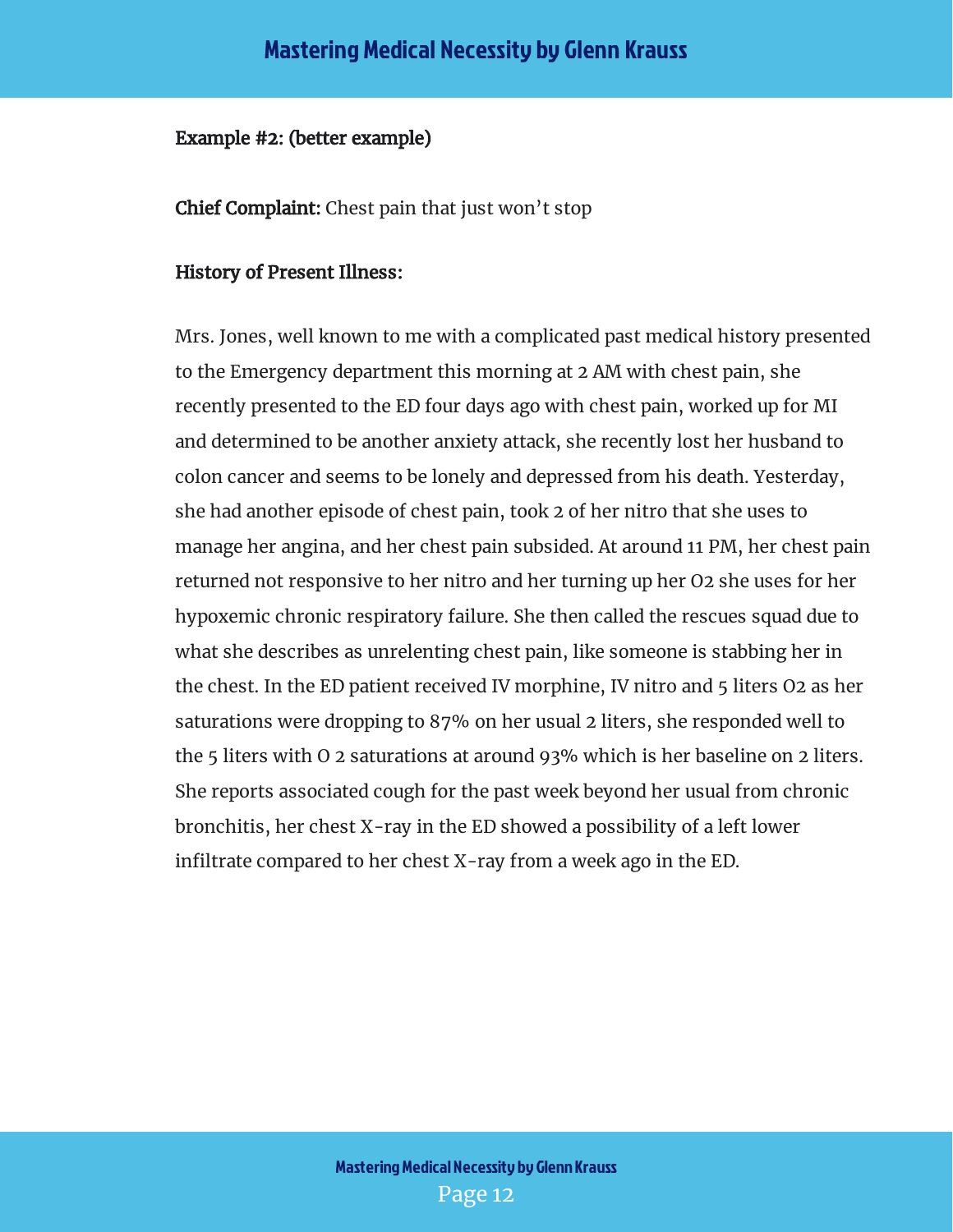Right now, patient states her chest pain still feels like continuous stabbing, rates it 8 out of 10, steady with some shortness of breath and feeling cold with chills. Given her previous history of CAD with previous MIs with CABG X 2, known inoperable lesion in the LAD, risk factors for another MI with diabetes, woman over 65 with past MI and general disconnect for following medical management and diet regimen, a decision to hospitalize the patient and rule out a MI with all the noted risk factors is prudent. Of note is that her cardiac enzymes are mildly elevated including her two troponins in the ED so we will cycle these as part of the workup.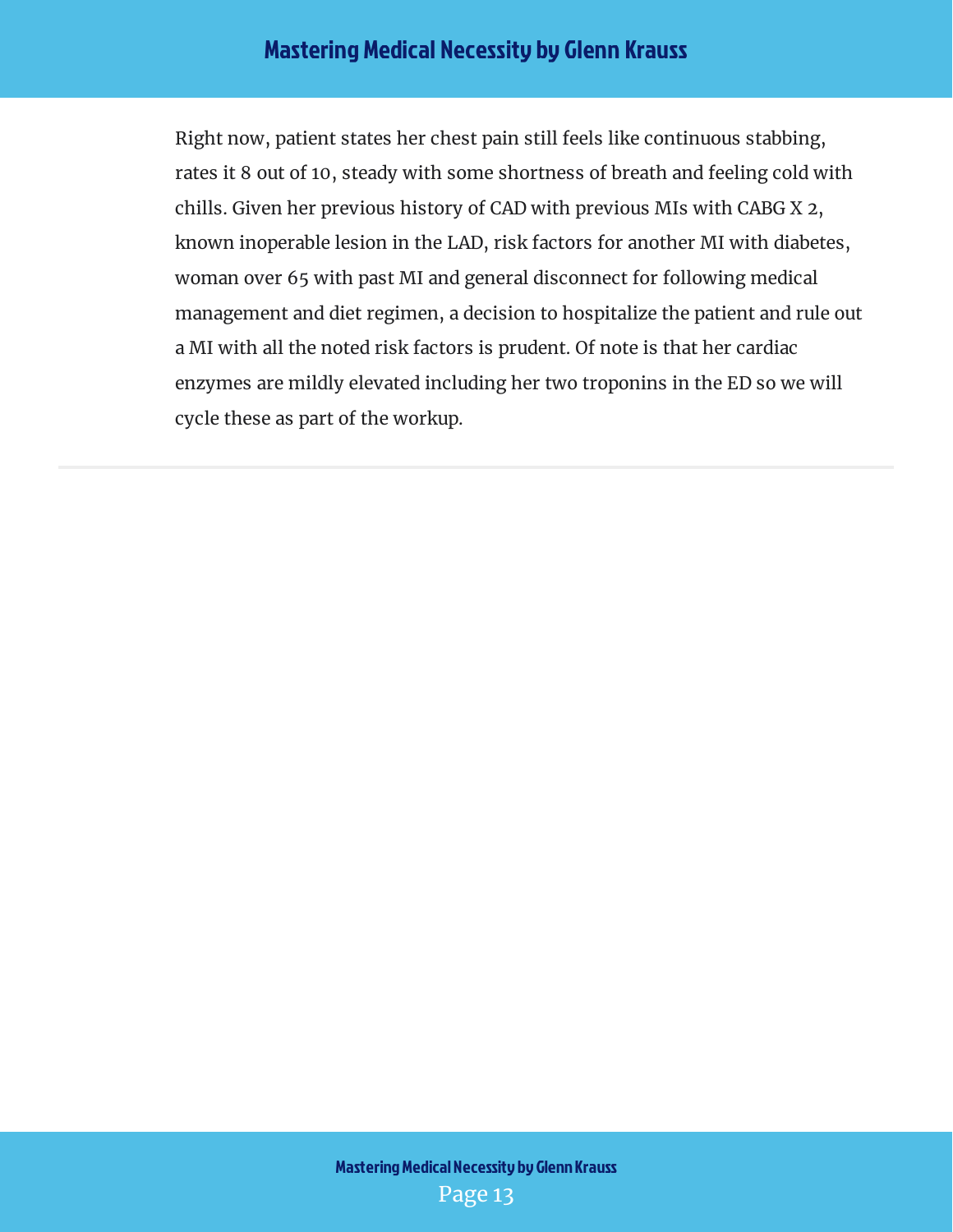## <span id="page-14-0"></span>What is The Physical Exam

The extent of the physical exam should incorporate the physician's clinical judgment and account for the patient's expressed and recorded nature of presenting problem. The physical exam findings should correlate with the patient's chief complaint and HPI; often there is a distinct disconnect between what is recorded in the HPI and the physical findings, such as describing a patient with extreme respiratory distress while under the constitutional part of the physical exam recording that the patient appears to be in alert, oriented x 3 and in no respiratory distress

#### <span id="page-14-1"></span>Examples of the Physical Exam

Example #1:

#### History of Present Illness:

Mrs. Jones, a seventy-six-year-old female patient well known to me, presented to the ED today at 4 PM with extreme shortness of breath, she describes as gasping of air, almost choking in an attempt to breath. She was transported to the ED without incident and put on 100% nonrebreather O2 to manage her significant hypoxemia with acute on chronic respiratory failure with respiratory rate in the ED as high as forty with obvious respiratory distress. Decision to hospitalize the patient with acute on chronic respiratory failure with COPD patient with end stage GOLD stage IV COPD still smoking with 100 pack year history of smoking.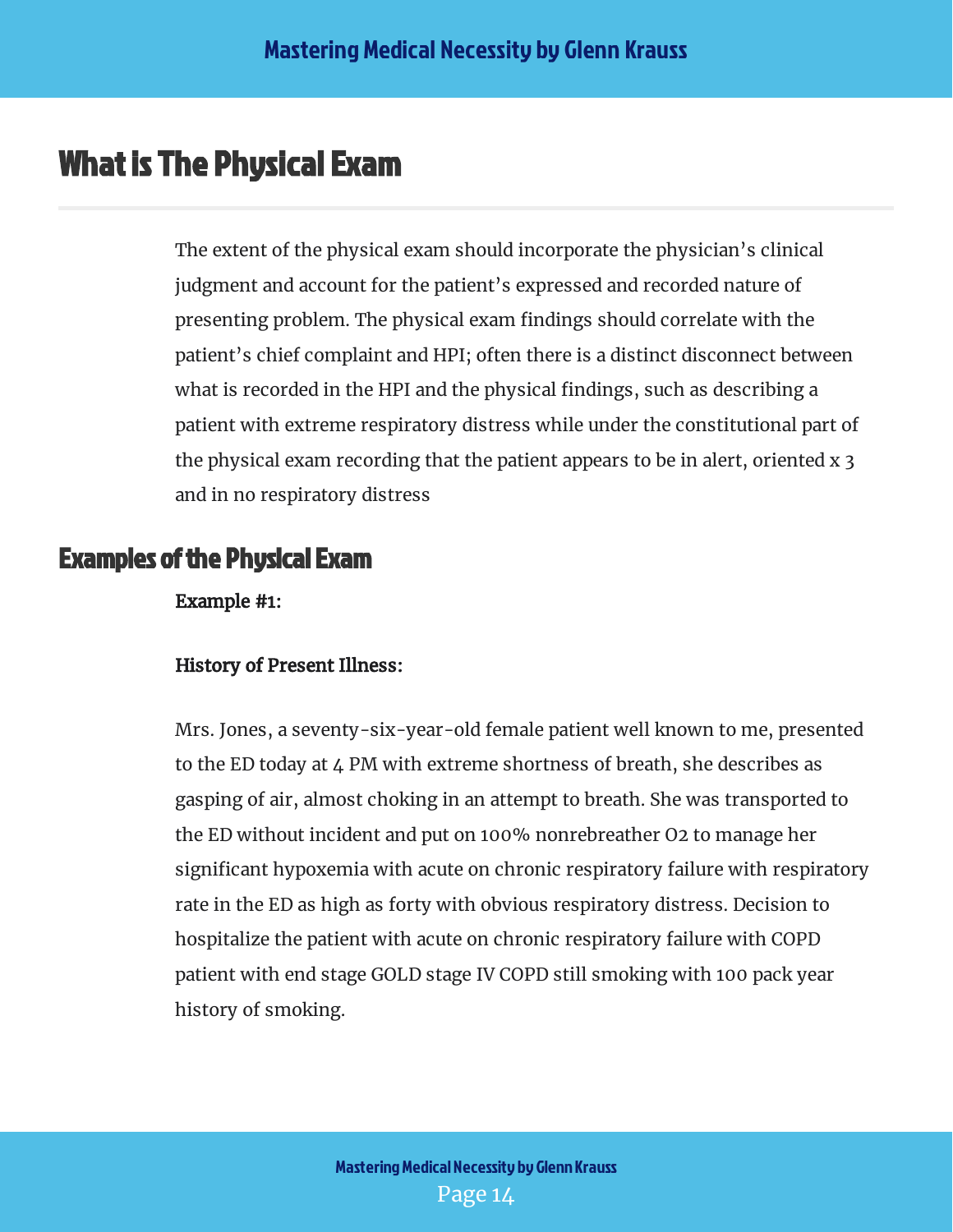#### Physical Exam

**Constitutional:** Alert & oriented X 3 resting comfortably in bed in no apparent distress

**Respiratory:** Unlabored breathing, chest congestion with obvious rhonchi and wheezes.

#### Assessment:

- 1. Acute on chronic hypoxemic respiratory failure
- 2. Acute exacerbation of COPD

#### Example #2:

(a better Physical Exam with one small but very important change)

#### History of Present Illness:

(same as above in Example #1)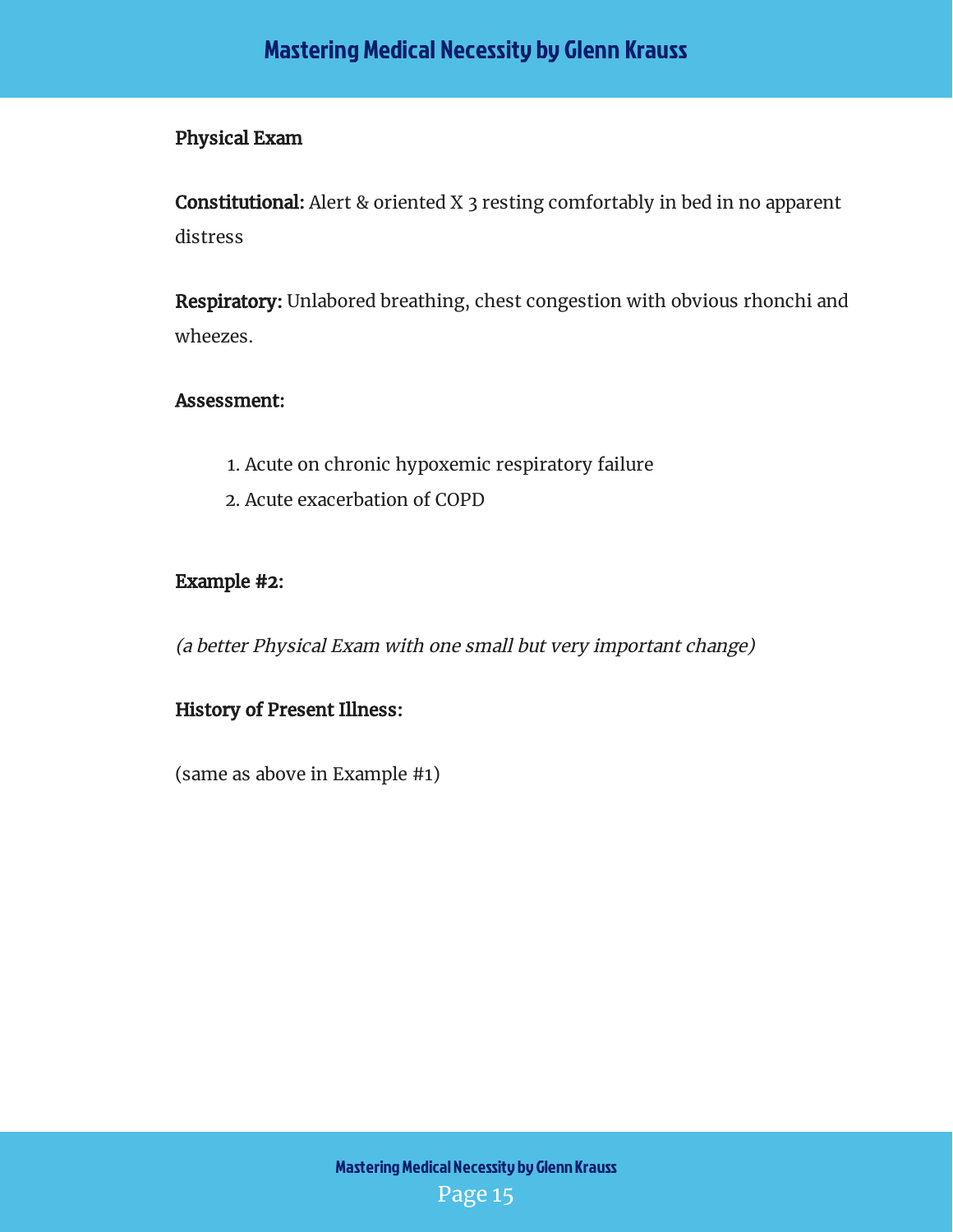#### Physical Exam

**Constitutional:** Alert & oriented X 3 resting comfortably in bed in no apparent distress **with patient on 5 liters high flow O2** 

**Respiratory:** Unlabored breathing, chest congestion with obvious rhonchi and wheezes.

#### Assessment:

- 1. Acute on chronic hypoxemic respiratory failure
- 2. Acute exacerbation of COPD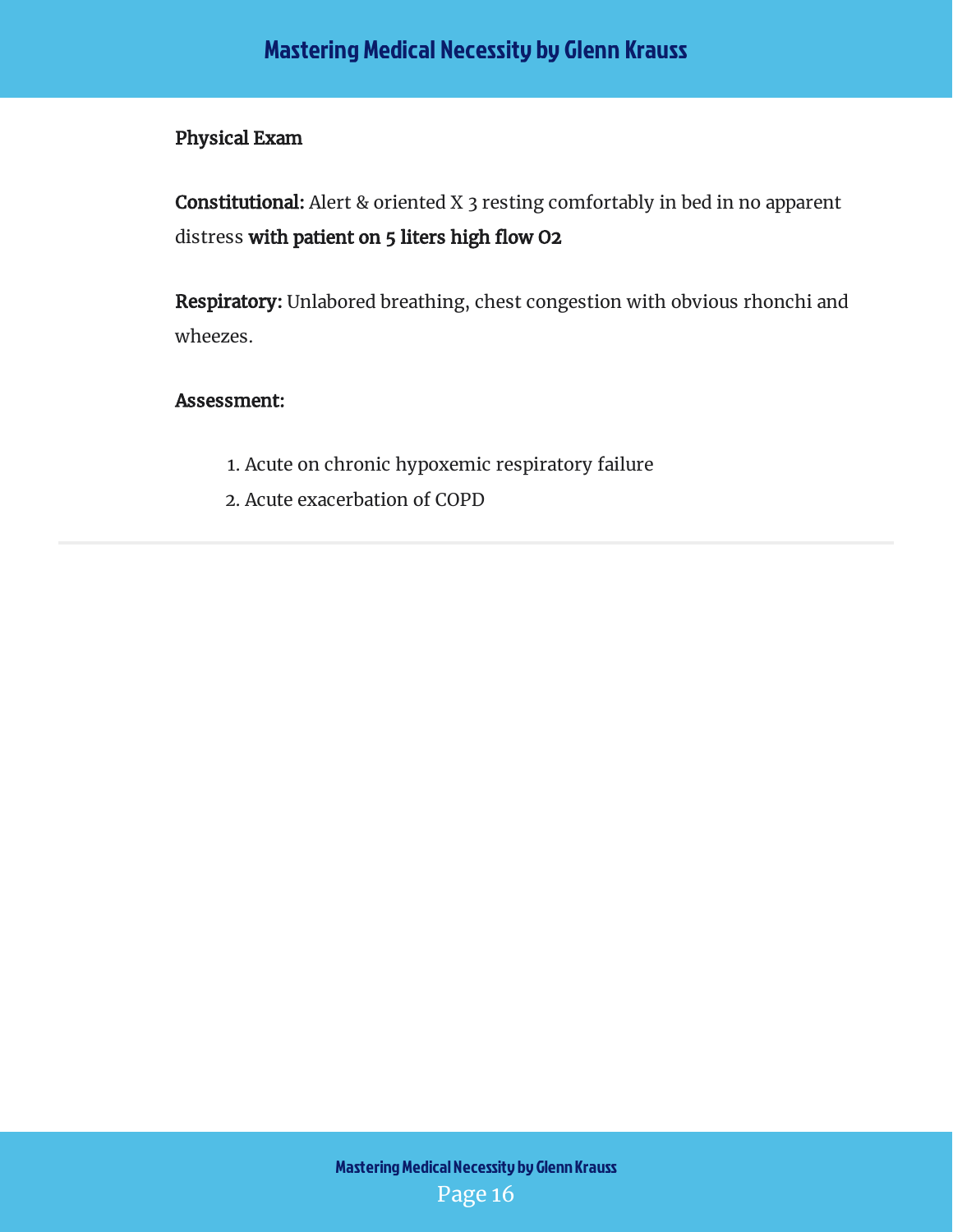## <span id="page-17-0"></span>What is The Assessment

An assessment should contain definitive diagnoses expressed with clinical specificity of acute conditions (i.e., acute systolic CHF versus CHF), stability of chronic conditions (i.e., chronic stable acute systolic CHF, chronic kidney disease, stage IV)

#### <span id="page-17-1"></span>Examples of the Assessment

Example #1:

(*insufficient*)

#### Assessment

- 1. Chest pain rule out MI
- 2. Hyperlipidemia
- 3. Type II diabetes
- 4. Morbid obesity
- 5. History of COPD
- 6. History of pulmonary embolism
- 7. History of MI
- 8. History of colon cancer s/p hemicolectomy
- 9. History of breast cancer s/p mastectomy
- 10. History of Atrial Fibrillation
- 11. History of Hypertension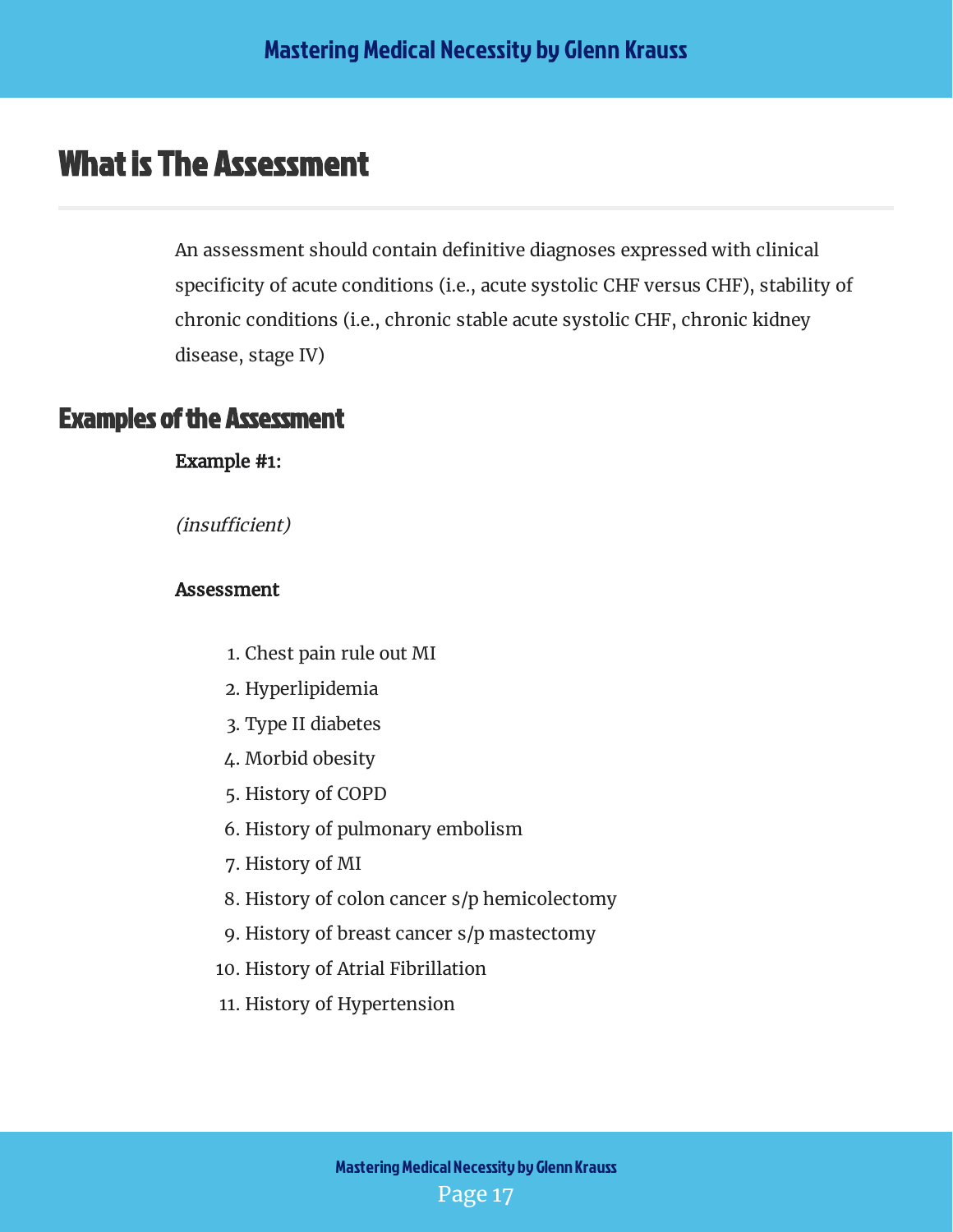#### Example #2:

(Sufficient)

#### Assessment

- 1. Chest Pain; Differentials include
	- 1. Type I MI in patient with numerous risk factors including previous MI, female patient over 65, morbid obesity, known CVADS with stent X 2 and CABG x 1 with known inoperable lesion in RCA, morbid obesity, sedentary lifestyle, 100 pack year of smoking with end stage COPD and diabetes Type II not well controlled due to medication noncompliance and dietary discretion.
	- 2. Pulmonary embolism-patient is at high risk for pulmonary embolism with previous pulmonary embolism, morbid obesity, on oral contraceptive pills, ongoing smoking and of note patient recently flew across country from Los Angeles to New York on an extended nonstop flight. Of note is her signs and symptoms of chest pain and shortness of breath are out of proportion to her physical exam.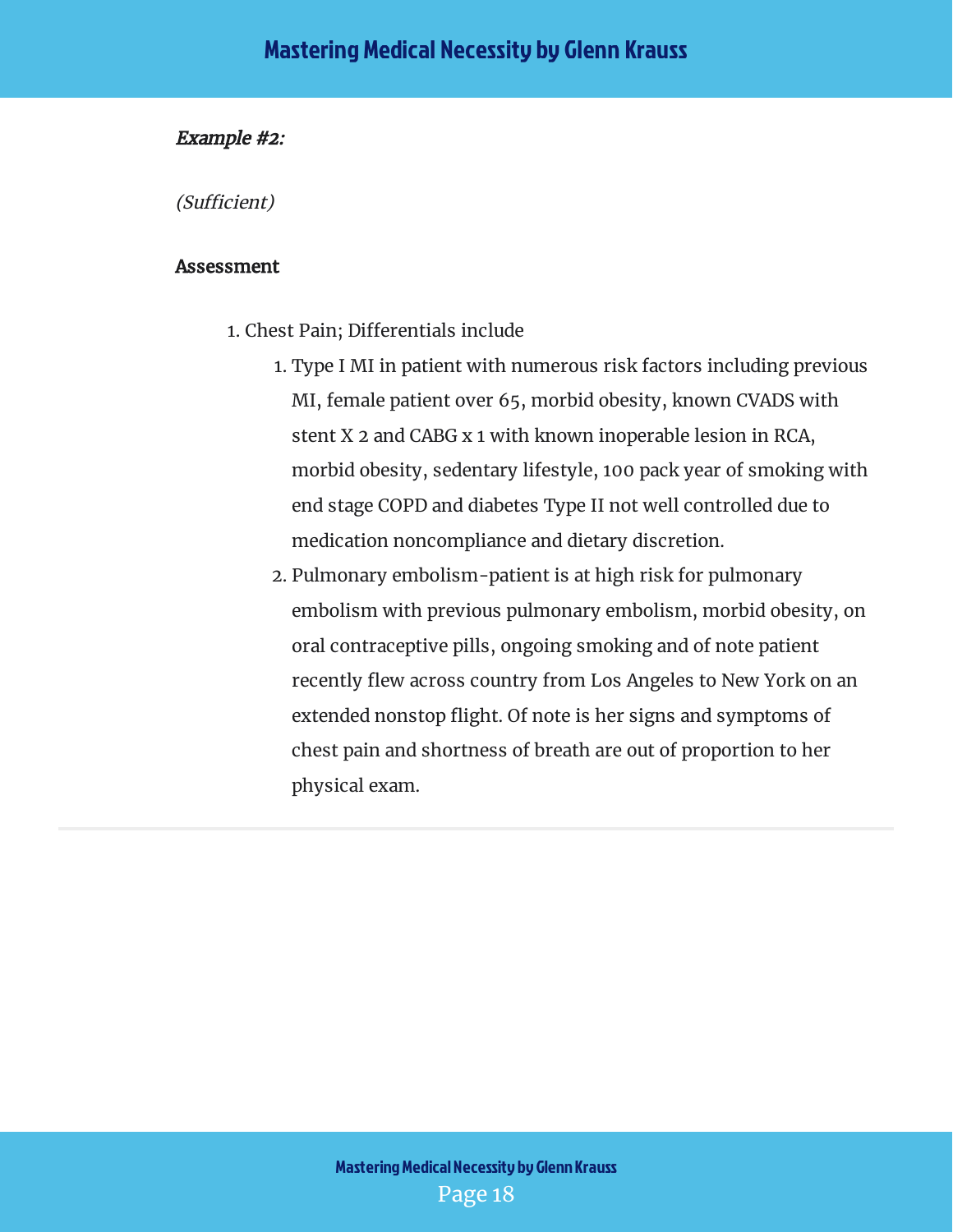## <span id="page-19-0"></span>What are The Comorbidities

Inclusion of comorbid clinical conditions that increase the complexity of management in the patient encounter documented in the assessment with appropriate clinical specificity

Inclusion of all relevant comorbidities that impact the complexity in management of the acute condition(s) that occasioned the admission to the hospital ion the assessment cannot be overemphasized. Comorbidities impacting the management of the acute condition(s) play directly into the amount and complexity of the physician's clinical judgment and medical decision making deployed and called upon for overall patient management. These same comorbid conditons help capture and depict the true clinical picture of the patient's clinical story and establishment of medical encessity for hospital level of care and the medical encessity for the physician's work performed and subsequent Evaluation and Management service coded and billed to the payer.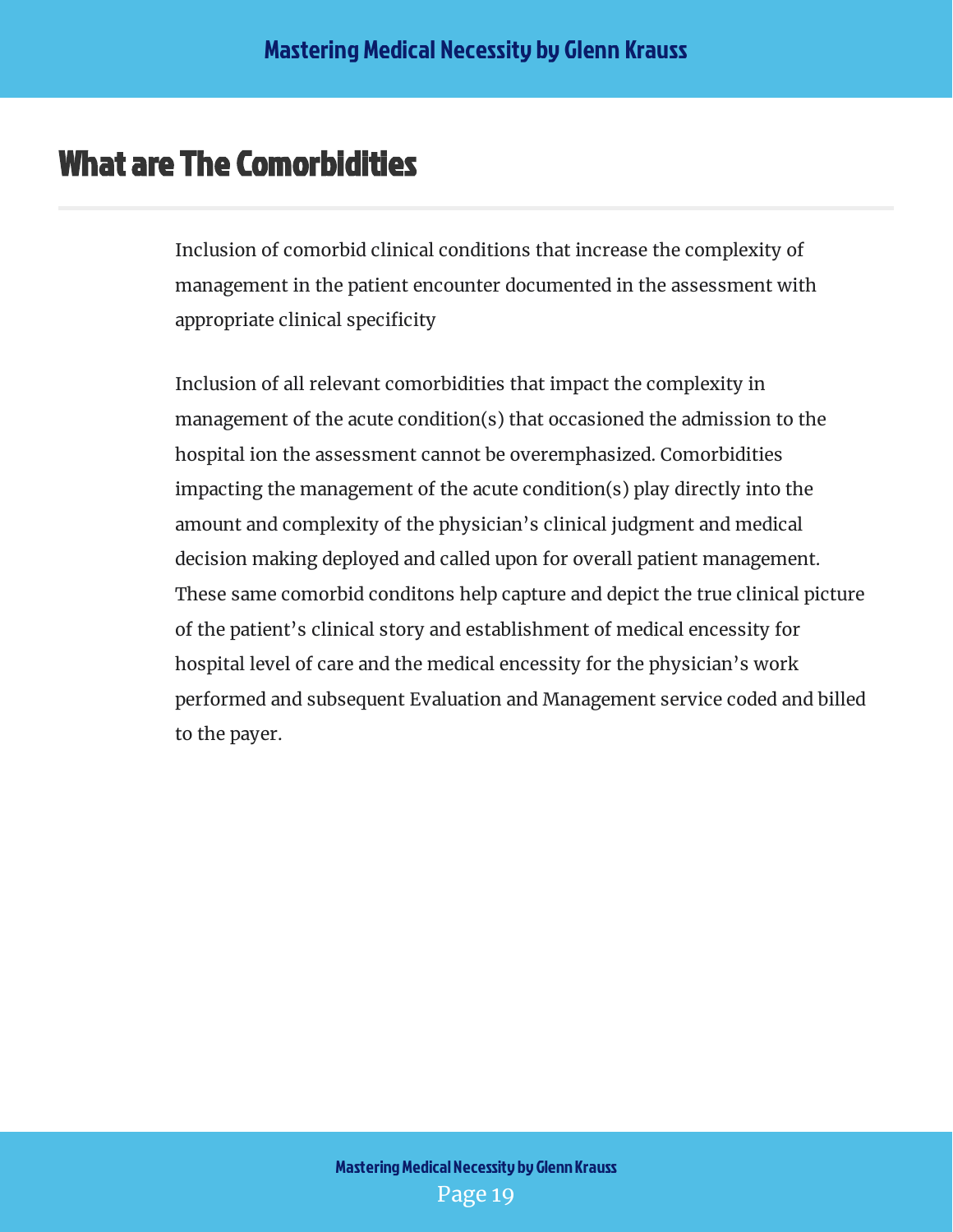#### <span id="page-20-0"></span>Examples of The Comorbidities

#### Example #1:

#### (Insufficient documentation)

- 1. Acute on chronic systolic congestive heart failure- patient ate a large Turkey dinner as part of Thanksgiving; dietary indiscretion that always leads to acute exacerbation of heart failure in this patient
- 2. Hypertension-
- 3. Hyperlipidemia
- 4. Obesity
- 5. Asthma
- 6. Osteoporosis

#### Example #2:

#### (Sufficient documentation)

- 1. Acute on chronic systolic congestive heart failure- patient ate a large Turkey dinner as part of Thanksgiving; dietary indiscretion that always leads to acute exacerbation of heart failure in this patient
- 2. Chronic Renal Failure stage IV, will have to judiciously dry out the patient with diuretic given the tendency of the patient to go into acute renal failure with exacerbation of CHF, will consult pharmacy for recommendation of type and renal dosing of diuretic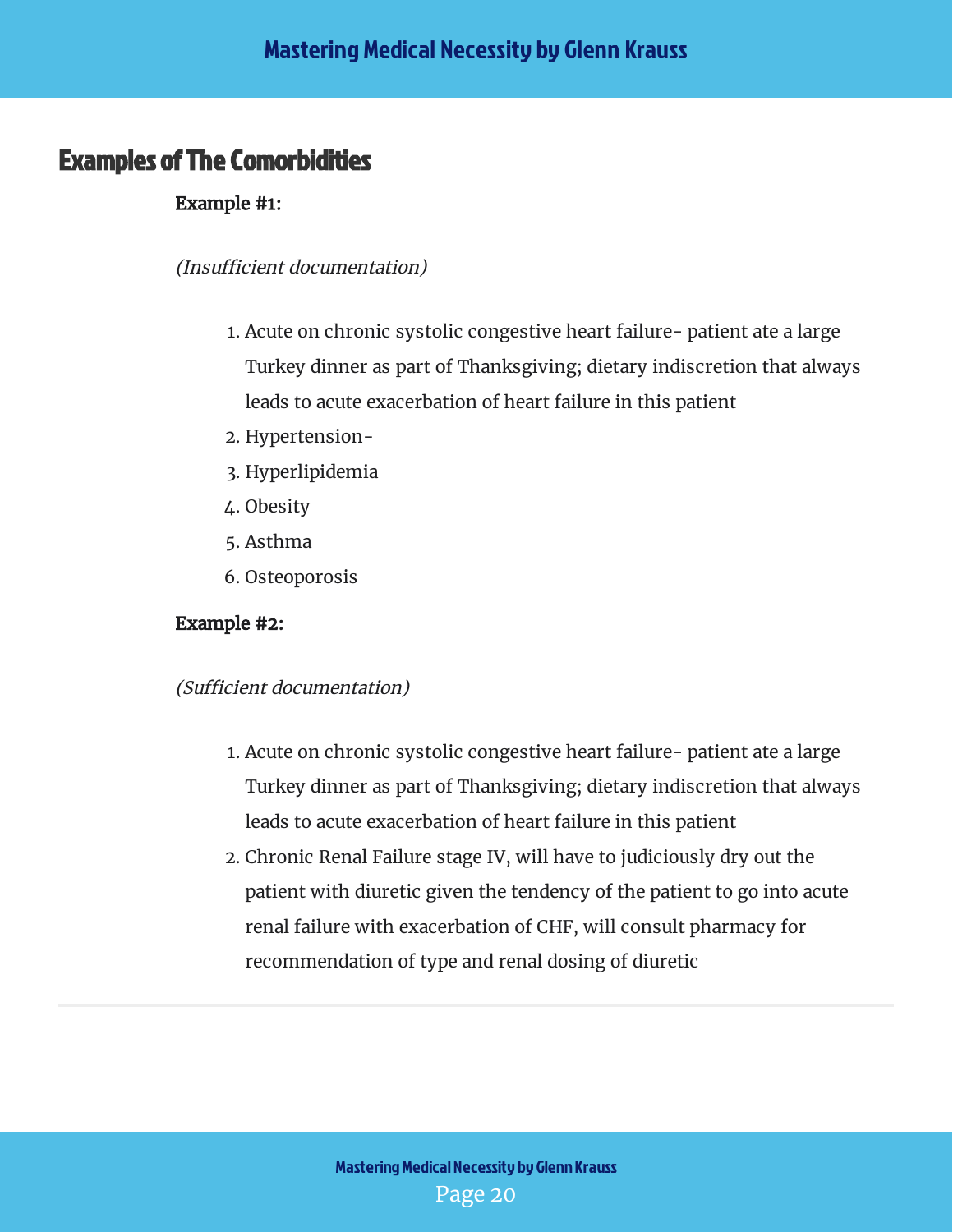## <span id="page-21-0"></span>What is The Analytical Assessment Process

Documentation in the record should explicitly reflect the analytical assessment process involved in medical decision making.

This is what is referred to as clinical judgment & medical decision making. See the assessments above for examples of sufficient and insufficient assessments.

Clinical judgment is defined as the assessment by the physician of the patient's particular clinical scenario and the initiation of action congruent with the assessment

Medical decision making is defined the challenges and complexity of arriving at a diagnosis or diagnoses and/or selection of a management action plan for the patient

The physician's clinical judgment & medical decision making must incorporate elements of medical necessity as defined by the following:

- Number, acuity, severity, and duration of problems the physician must contend with and address
- Previous treatment and management of the patient's clinical condition that they present with
- Extent to which comorbidities increase the complexity in working up and managing the patient's acute problems or conditions that the patient presented with
- Extent of the physician exam performed to address patient's clinical signs/symptoms and presentation.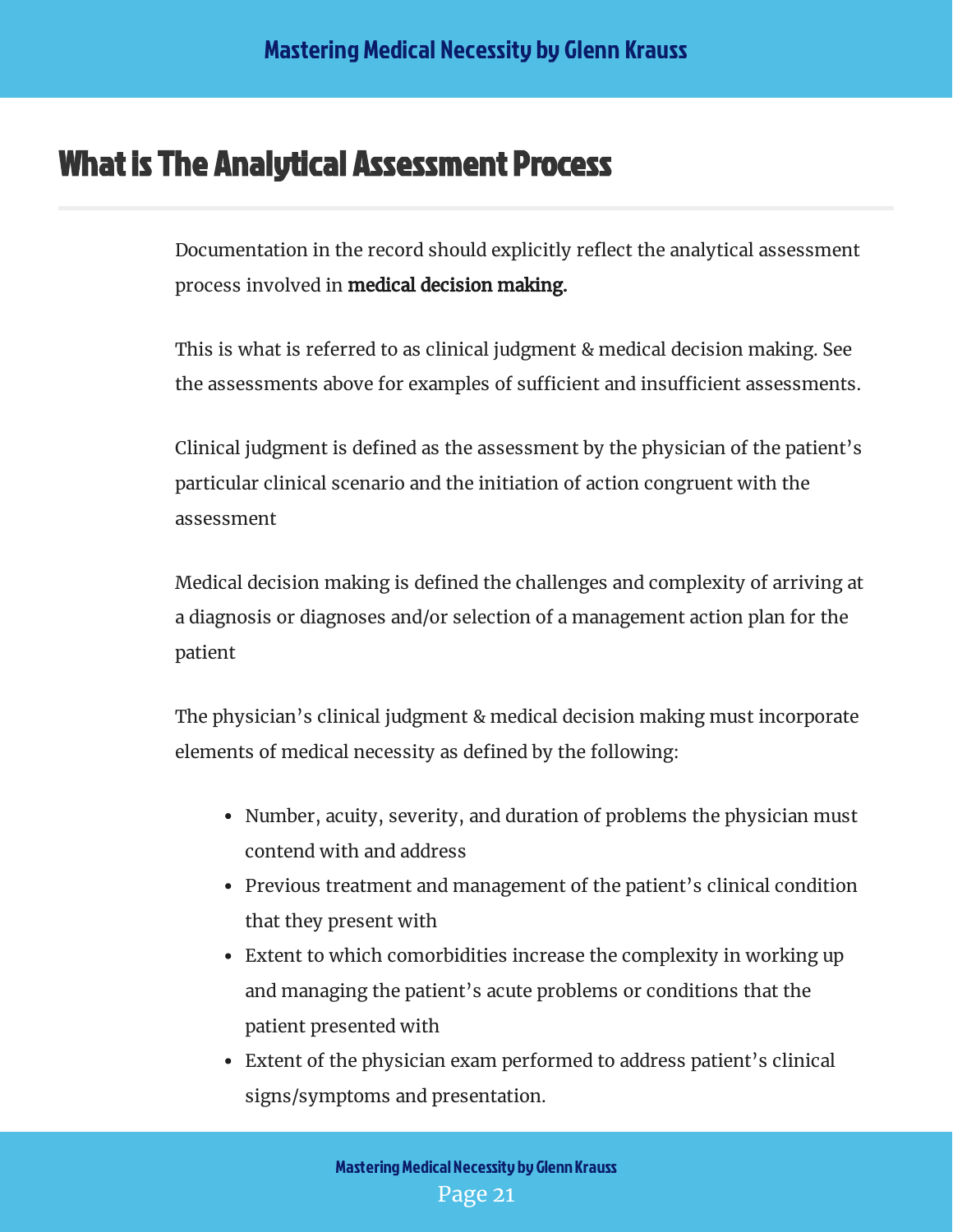#### <span id="page-22-0"></span>Examples of Analytical Assessment

See the Examples of Assessments above for examples of sufficient and insufficient assessments.

And here's one more example…

Example #1:

(Sufficient documentation)

#### Clinical Impression

- 1. Acute on chronic left side systolic heart failure complicated by right heart failure second to chronic cor pulmonale
- 2. Chronic kidney disease stage IV secondary to long standing diabetes and hypertension that were both not well controlled. Will consult pharmacy to seek guidance on type of diuretic and renal dosing to use in this challenging clinical situation with patient with CKD stage IV having a tendency to go into acute renal failure with too much diuretic. Must be judicious in drying out the patient without driving patient into acute renal failure. I have experience with this patient during his previous admission for acute on chronic heart failure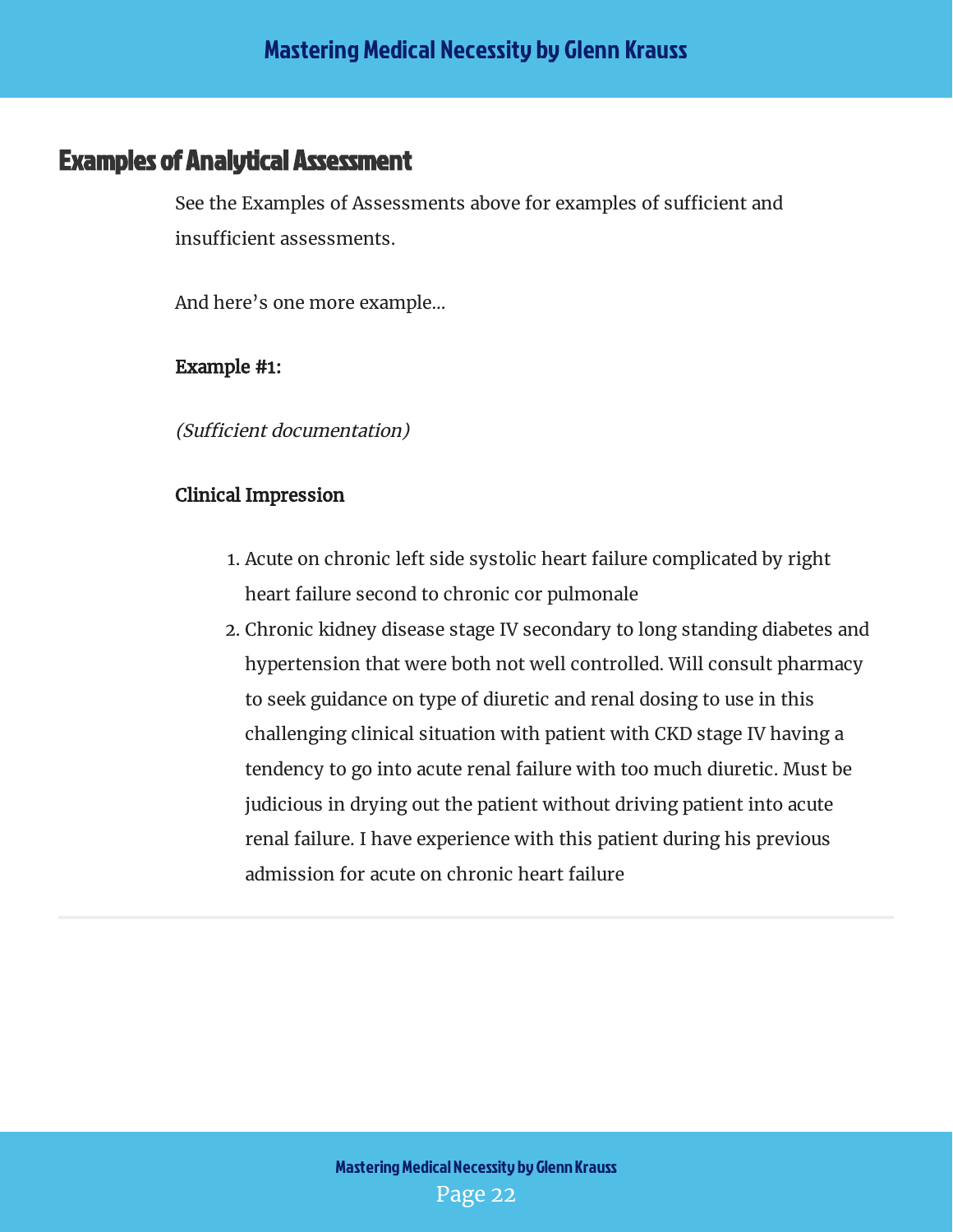## <span id="page-23-0"></span>What is The Assessment

An assessment should contain documentation of any and all clinically relevant, pertinent differential diagnoses, diagnostic considerations and provisional diagnoses that will be entertained in the workup of presenting signs and symptoms, A typical example is chest pain and shortness of breath, diagnostic considerations, 1) NSTE MI in a patient with risk factors of family history of MI and early death, ) Pulmonary embolism in a patient with previous PE and sub therapeutic INR noncompliant, and 3) New diagnosis of acute CHF in a patient with risk factors of hypertension and coronary artery disease.

An assessment should contain definitive diagnoses expressed with clinical specificity of acute conditions (i.e., acute systolic CHF versus CHF), stability of chronic conditions (i.e., chronic stable acute systolic CHF, chronic kidney disease, stage IV).

See the Examples of Assessments above.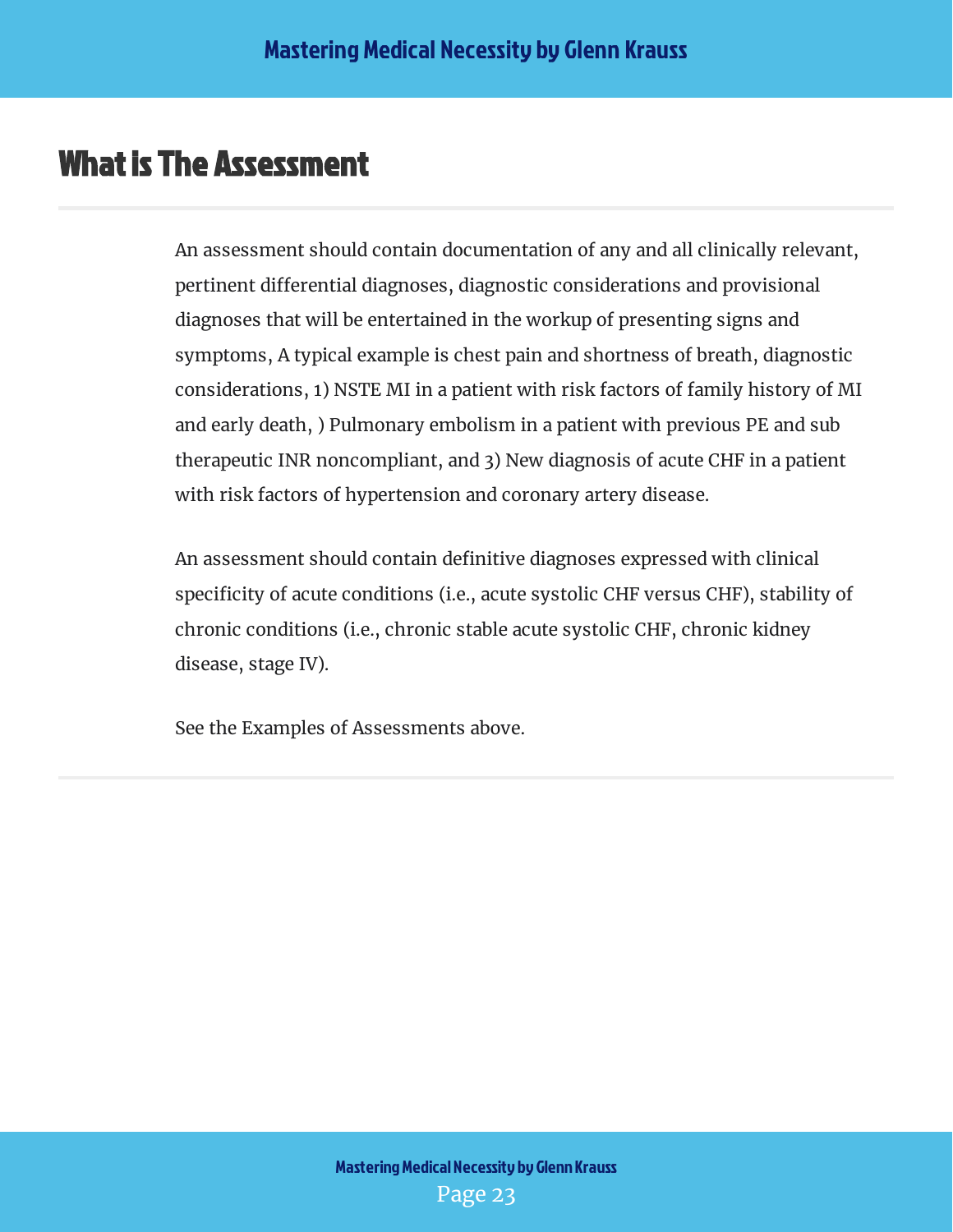## <span id="page-24-0"></span>What is The Statement of Complexity & Clinical Judgement

Clear and complete capture and reflection of the physician's clinical judgment and complexity of the case as a matter of principle and establishment of medical necessity in the assessment and plan of care.

See the Examples of Assessments above.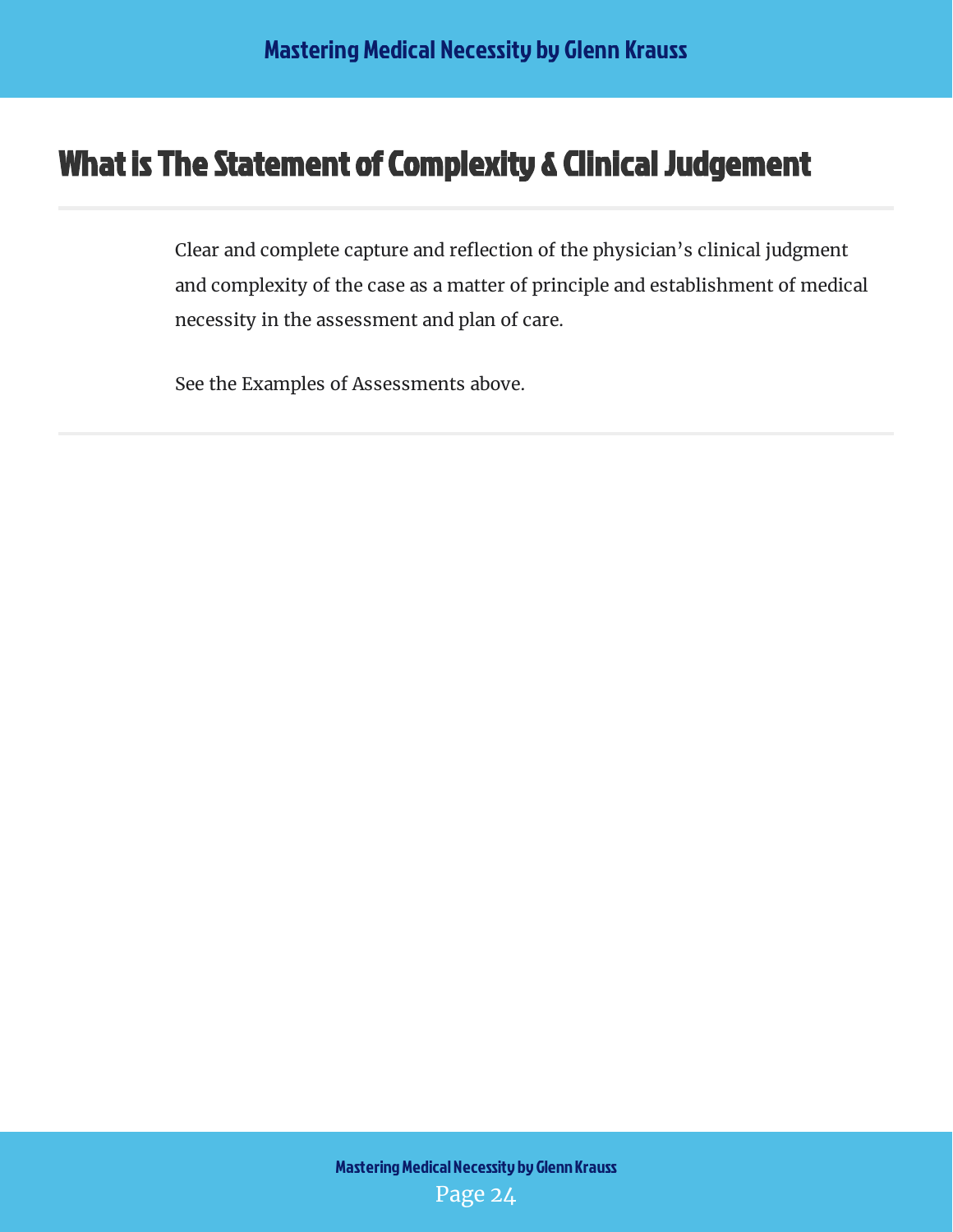## <span id="page-25-0"></span>What is The Two Midnight Rule Expectation

"The patient's clinical indicators as documented and reported in the record, physician documentation of patient's sign and symptom, severity of signs and symptoms, medical predictability of an adverse event, detailed assessment including definitive and provisional diagnoses, and plan of care congruent and reasonable with the assessment are integral to the support of the physician's determination of need for inpatient level of care. The reasonableness of the physician's expectation that the patient will require care that spans at least two midnights supported by his/her documentation is the driving force in the application of the two-midnight rule. "

The following summarizes CMS's expectation of the physician adhering to sound principles of documentation and communication of patient care:

 QIOs will continue to follow longstanding guidance to review the reasonableness of the inpatient admission for purposes of Part A payment based on the information known to the physician at the time of admission. The expectation for sufficient documentation is well rooted in good medical practice "supported by evidence of medical necessity and quality in such form and fashion and at such time as may reasonably be required by a reviewing quality improvement organization in the exercise of its duties and responsibilities," according to § 1156 of the Social Security Act.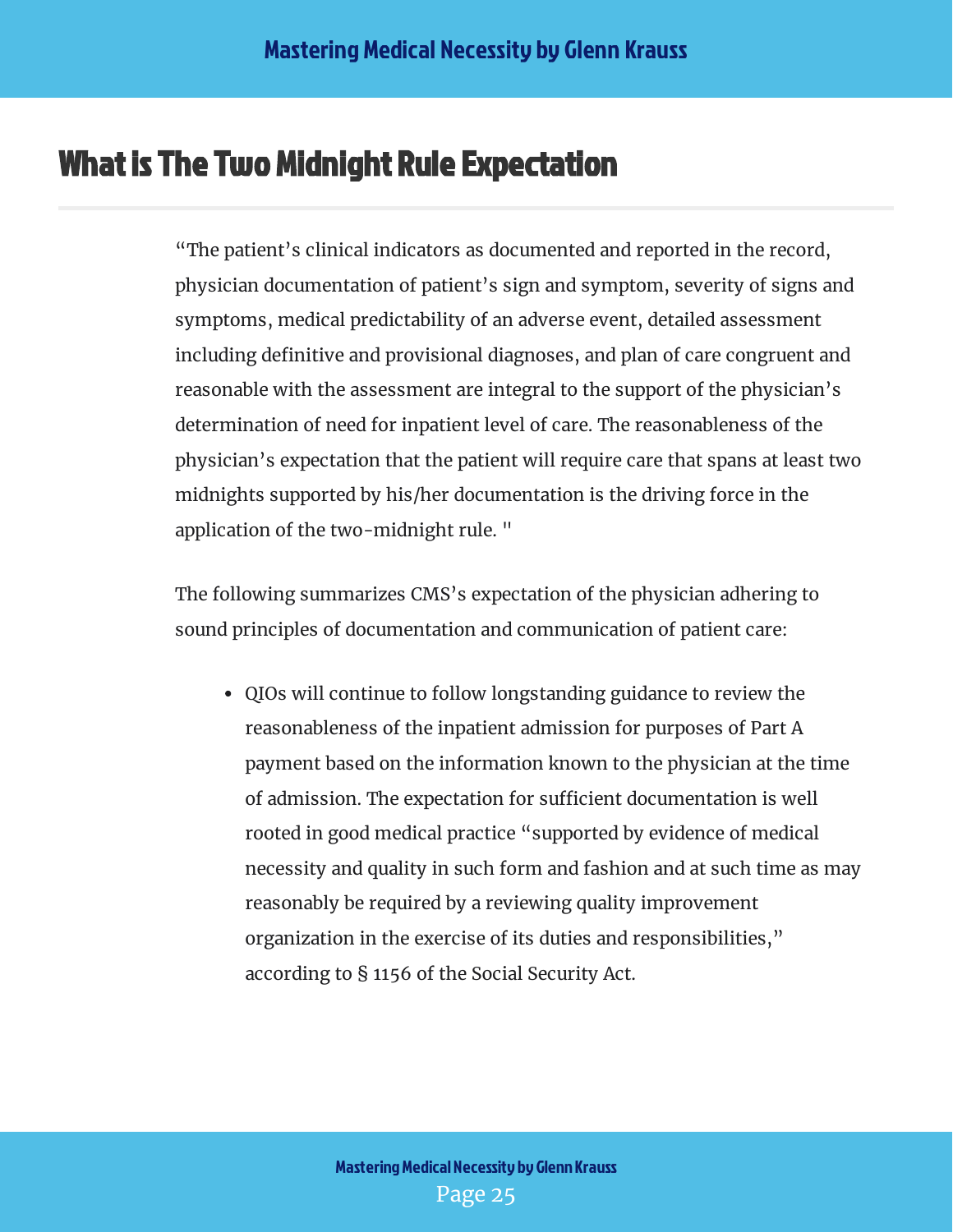Expectation of time and the determination of the underlying need for medical care at the hospital are supported by complex medical factors such as history and comorbidities, the severity of signs and symptoms, current medical needs, and the risk of an adverse event. QIOs will expect such factors to be documented in the physician assessment and plan of care. The entire medical record may be reviewed to support or refute the reasonableness of the physician's expectation, but entries after the point of the admission order are only used in the context of interpreting what the physician knew and expected at the time of admission.

The underlying premise for physicians and CDI professionals alike is to realize that documentation accuracy and completeness representing what the physician clinically knew and recognized at the time of decision to hospitalize the patient is paramount to adhering to the two-midnight rule. What the physician knew at time of decision to hospitalize the patient is rooted in taking and recording an accurate well told History of Present Illness, performing and recording of a physical exam congruent with the nature of presenting problem and physician's clinical judgment, recording observations and findings and clinical significance of all diagnostic test results, and lastly tying everything together with an assessment and plan of care representative of the patient workup and clinical thoughts of the physician. This includes an assessment with definitive and/or provisional diagnoses with appropriate clinical specificity as well as inclusion of comorbid conditions impacting the physician's clinical judgment and medical decision making. Even more important is the inclusion within the documentation of the physician's clinical thoughts, clinical rationale and clinical criteria used in arriving at the diagnosis(es) recorded.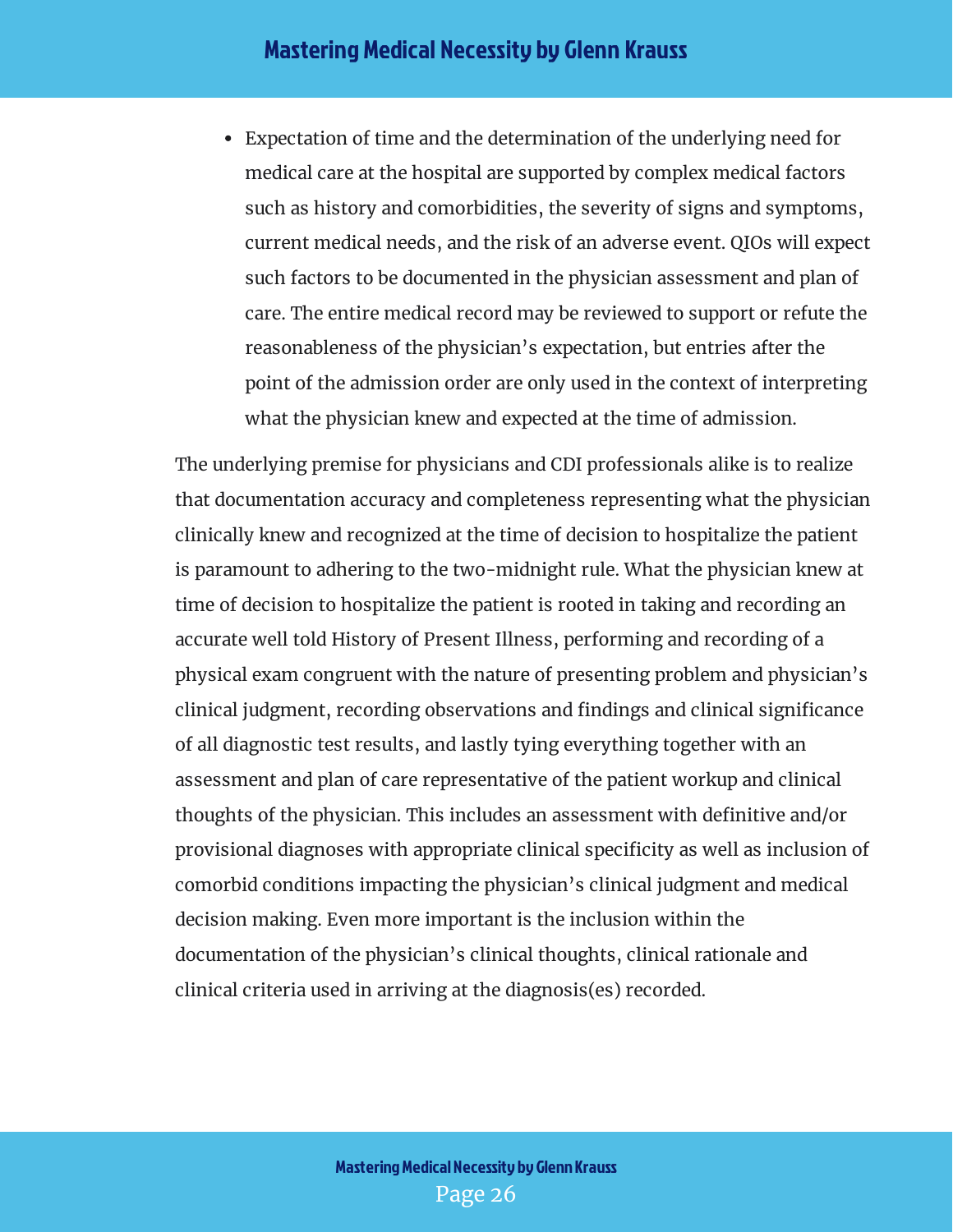#### <span id="page-27-0"></span>**Examples of Insufficient Documentation for the 2MN Rule Expectation**

#### Example #1:

(Insufficient)

#### Assessment

- 1. Chest pain, Rule Out MI
- 2. Hypertension
- 3. Atrial fibrillation
- 4. Diabetes Type II
- 5. Obesity
- 6. History of colon cancer, s/p colectomy
- 7. History of stroke

Patient with well-known risk factors for MI including previous MI, s/p CABG x 2, CAD with PTCA with one inoperable lesion, female patient over 65 with strong family history of CAD with premature death, diabetes, and sedentary lifestyle, presented to the ED last night with excruciating chest pain of two days duration that occurred at 8 PM that persisted despite taking her angina meds. She had similar presentation of chest pain last week and was discharged from the ED with a diagnosis of gastroenteritis with anxiety from stress related to recent death of husband. An evolving MI with mildly elevated troponins and continued chest pain in ED after Nitro, Morphine and Oxygen 4 liters requires close monitoring and workup in the hospital is a reasonable need for inpatient level of care.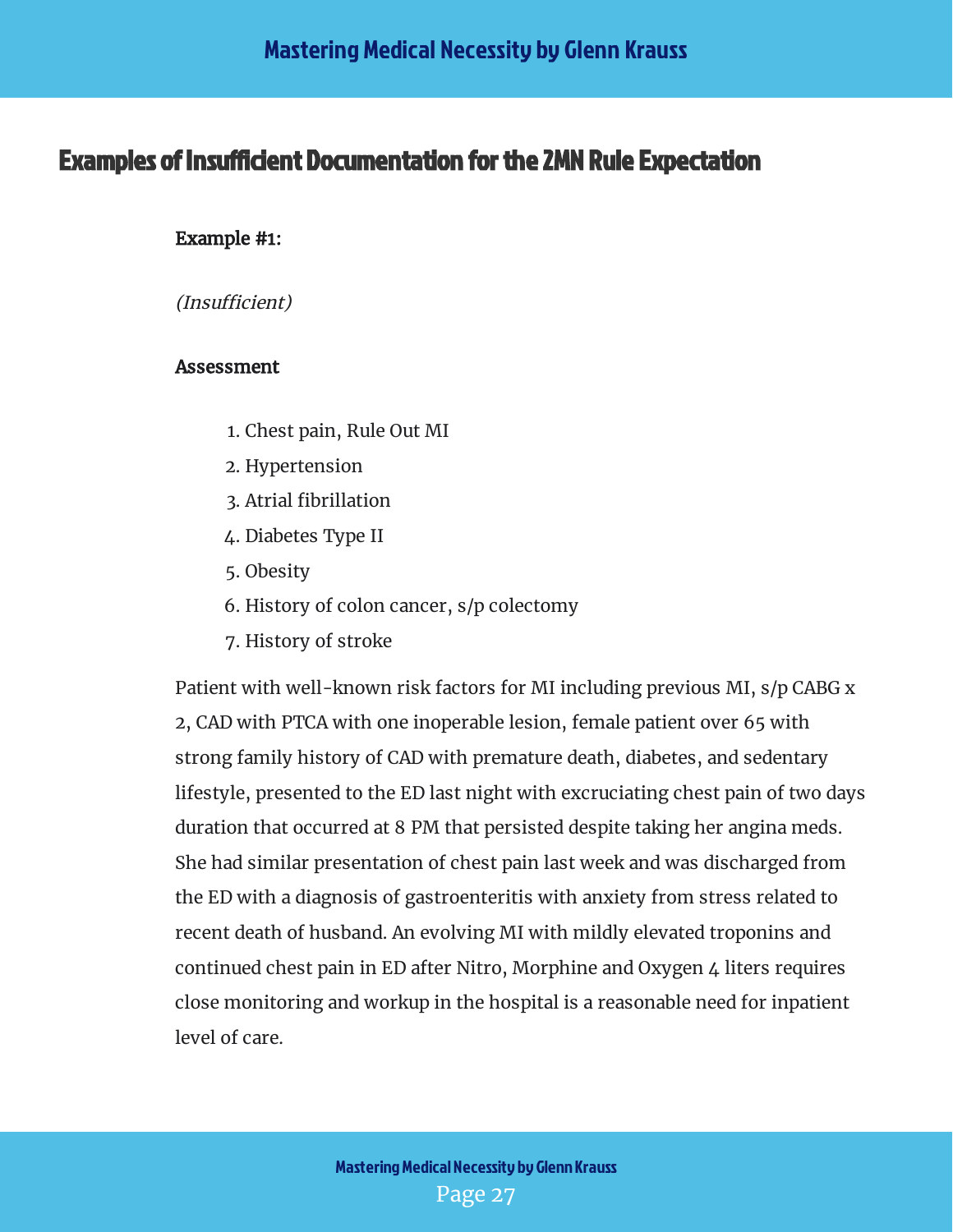#### Example #2:

(Sufficient)

#### Assessment

- 1. Chest pain-Differentials are:
	- 1. Evolving MI
	- 2. Stress related chest pain
	- 3. Anxiety induced chest pain
- 2. Diabetes Type II
- 3. Atrial fibrillation
- 4. Obesity
- 5. Sedentary lifestyle
- 6. Known CAD s/p CABG and PTCA
- 7. Previous MI
- 8. Strong Family History MI

(Remainder as above in Example #1)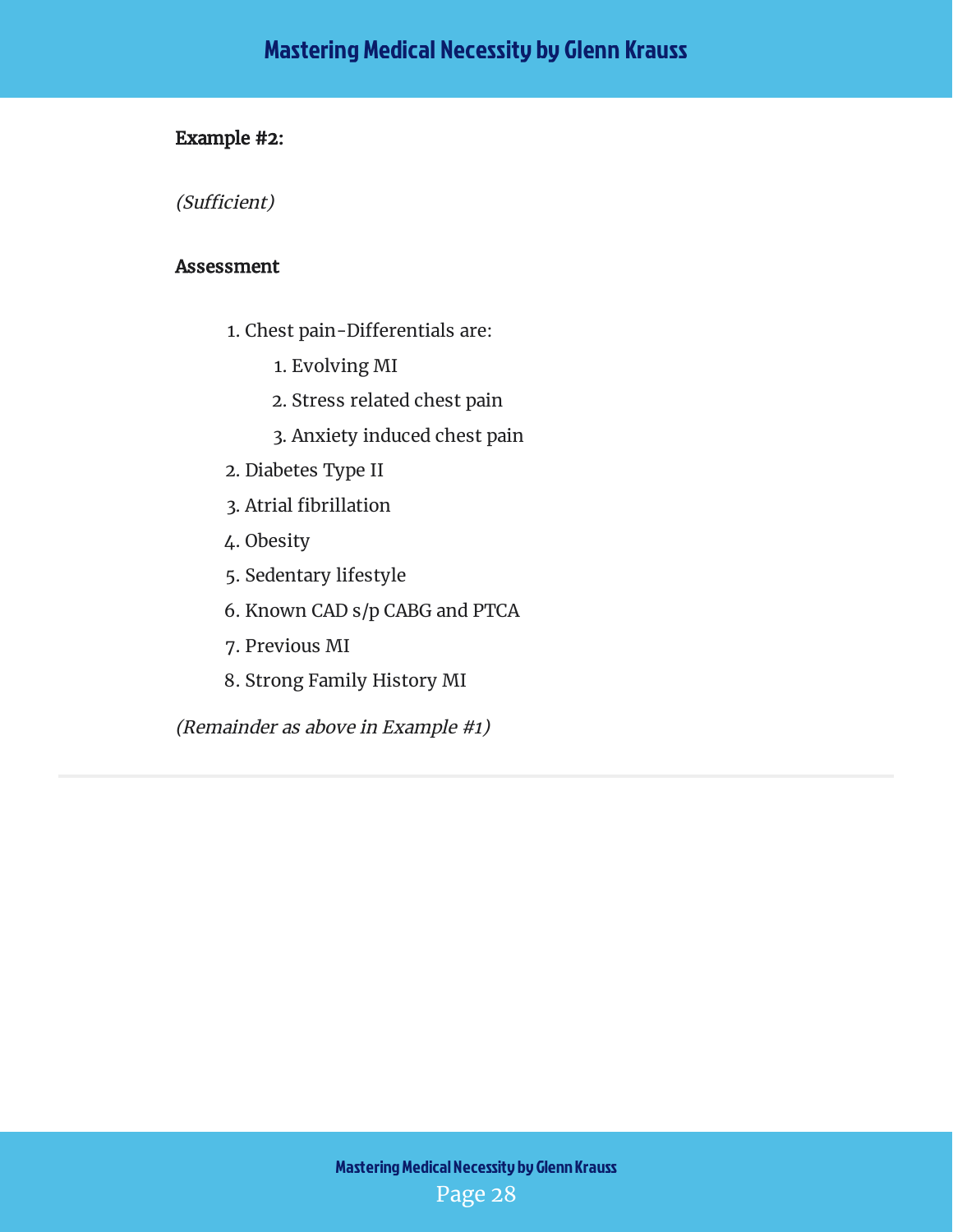## <span id="page-29-0"></span>A Call to Action

I am issuing a call to action to all CDI professionals, to recognize the immediate need for transformation in current CDI practices that are ill prepared and not designed to improve physician clinical documentation. CDI software billed as the panacea for documentation improvement must be thought of and treated as a tool, not vs a crutch.

It is incumbent upon each and every CDI professional to step up to the plate and acquire the skill sets, knowledgebase, and core competencies to become a driving force in a movement to achieve excellence in documentation integrity. Such excellence will certainly both improve and secure reimbursements for current and future years.

Current CDI certifications demonstrate the attainment of the minimum standards for CDI professional; there is far more to learn and attain as a CDI professional to continue career growth and created value to our organization as well as our individual lives. We must have a strong sense of duty to our hospital employers to alleviate the severe financial drain imposed by unnecessary avoidable denials, especially with the significant operational financial challenges faced with the COVID pandemic.

Furthermore, I call on ALL revenue cycle professionals to commit to driving down and alleviating denials first and foremost by embracing a proactive preemptive approach to documentation integrity.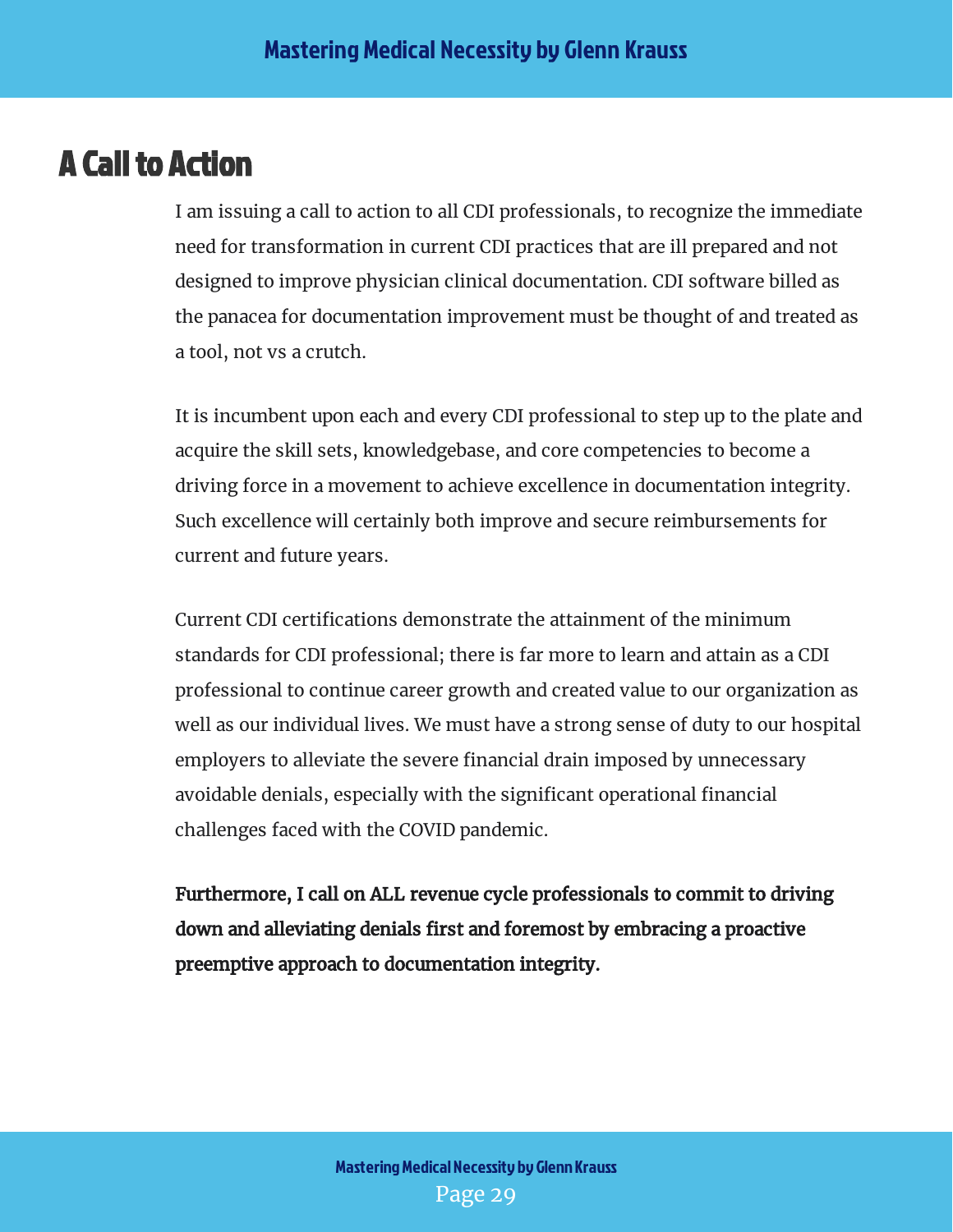#### Mastering Medical Necessity by Glenn Krauss

It should be clear to any objective observer that present day CDI processes are ill prepared to avoid denials in the first place; in many ways CDI activity consisting of the query process is provably contributing to denials.

That is definitely not a healthy position to be in, no matter how you look at it, for your hospital, for the jobs of you and your colleagues, and for your patients and community.

My thanks to all for reading all this and for taking it to heart!

As my friend and colleague Ernie de los Santos often says, "You are all HEROES!"

And I hope I've been able to help you in your battles to make Payer auditors "bug out" because you're so good a documenting medical necessity in the appropriate way!

Best Wishes,



Glenn Krauss BBA, RHIA, CCS, CCS-P, CPUR, CCDS, C-CDI, C-DAM Founder and Creator of **[Core-CDI.com](https://www.core-cdi.com/)** Co-Founder and CDI Coach at [TopGun Audit School](https://www.topgunauditschool.com/) Glenn.Krauss@Core-CDI.com (603) 303-3337